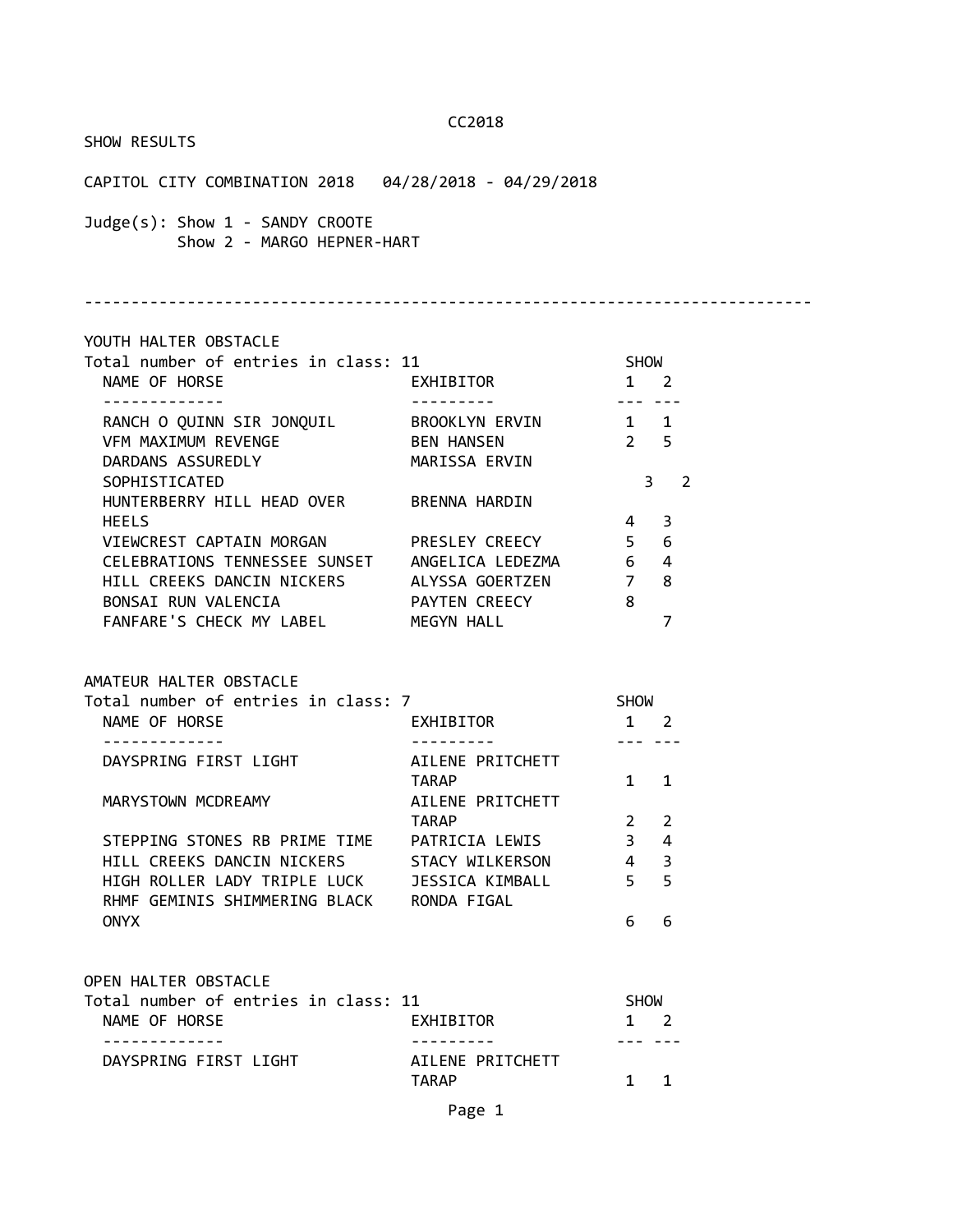| HILL CREEKS DANCIN NICKERS                                                                       | CHERIE SMITH                        | $\mathbf{1}$                                | 1           |
|--------------------------------------------------------------------------------------------------|-------------------------------------|---------------------------------------------|-------------|
| <b>OPEN ROADSTER</b><br>Total number of entries in class: 1<br>NAME OF HORSE                     | EXHIBITOR                           | <b>SHOW</b><br>$\mathbf{1}$                 | 2           |
| DAYSPRING FIRST LIGHT                                                                            | AILENE PRITCHETT<br><b>TARAP</b>    | 4                                           | 2           |
| MARYSTOWN MCDREAMY                                                                               | AILENE PRITCHETT<br><b>TARAP</b>    | 3                                           | 4           |
| FANFARE'S CHECK MY LABEL<br>HILL CREEKS DANCIN NICKERS                                           | KATHY HOWARD<br>CHERIE SMITH        | 1<br>$\overline{2}$                         | 1<br>3      |
| OPEN OBSTACLE DRIVING<br>Total number of entries in class: 4<br>NAME OF HORSE<br>-------------   | EXHIBITOR                           | SHOW<br>$1 \quad 2$<br>--- ---              |             |
|                                                                                                  | TARAP                               | 3 <sup>7</sup>                              | 3           |
| DAYSPRING FIRST LIGHT                                                                            | TARAP<br>AILENE PRITCHETT           | $\overline{2}$                              | 1           |
| HILL CREEKS DANCIN NICKERS<br>MARYSTOWN MCDREAMY                                                 | STACY WILKERSON<br>AILENE PRITCHETT | $1 \quad 2$                                 |             |
| AMATEUR OBSTACLE DRIVING<br>Total number of entries in class: 4<br>NAME OF HORSE<br>. <u>.</u> . | EXHIBITOR                           | <b>SHOW</b><br>$1 \quad 2$<br>$\frac{1}{2}$ |             |
| HILL CREEKS DANCIN NICKERS ALYSSA GOERTZEN 1 1<br>BONSAI RUN VALENCIA                            | PAYTEN CREECY                       | $2 \quad 2$                                 |             |
| YOUTH OBSTACLE DRIVING<br>Total number of entries in class: 2<br>NAME OF HORSE<br>-------------  | EXHIBITOR<br>----------             | SHOW<br>$1 \quad 2$<br>. <b>.</b>           |             |
| HIGH ROLLER LADY TRIPLE LUCK JESSICA KIMBALL<br>OAK GROVE LEGENDS CRIMSON TIDE CHEYENNE TAYLOR   |                                     | $\overline{7}$<br>- 8                       | 6<br>8      |
| GIRL<br>FANFARE'S CHECK MY LABEL KATHY HOWARD<br>BONSAI RUN AND DON'T LOOK BACK CHERIE SMITH     |                                     | 4<br>$5 -$<br>6 <sup>6</sup>                | 5<br>4<br>7 |
| SCOTT CREEK MYSTICAL CALENDAR                                                                    | TARAP<br>JESSICA KIMBALL            | 3                                           | 2           |
| HILL CREEKS DANCIN NICKERS CHERIE SMITH<br>MARYSTOWN MCDREAMY                                    | CC2018<br>AILENE PRITCHETT          | $2^{\circ}$                                 | 3           |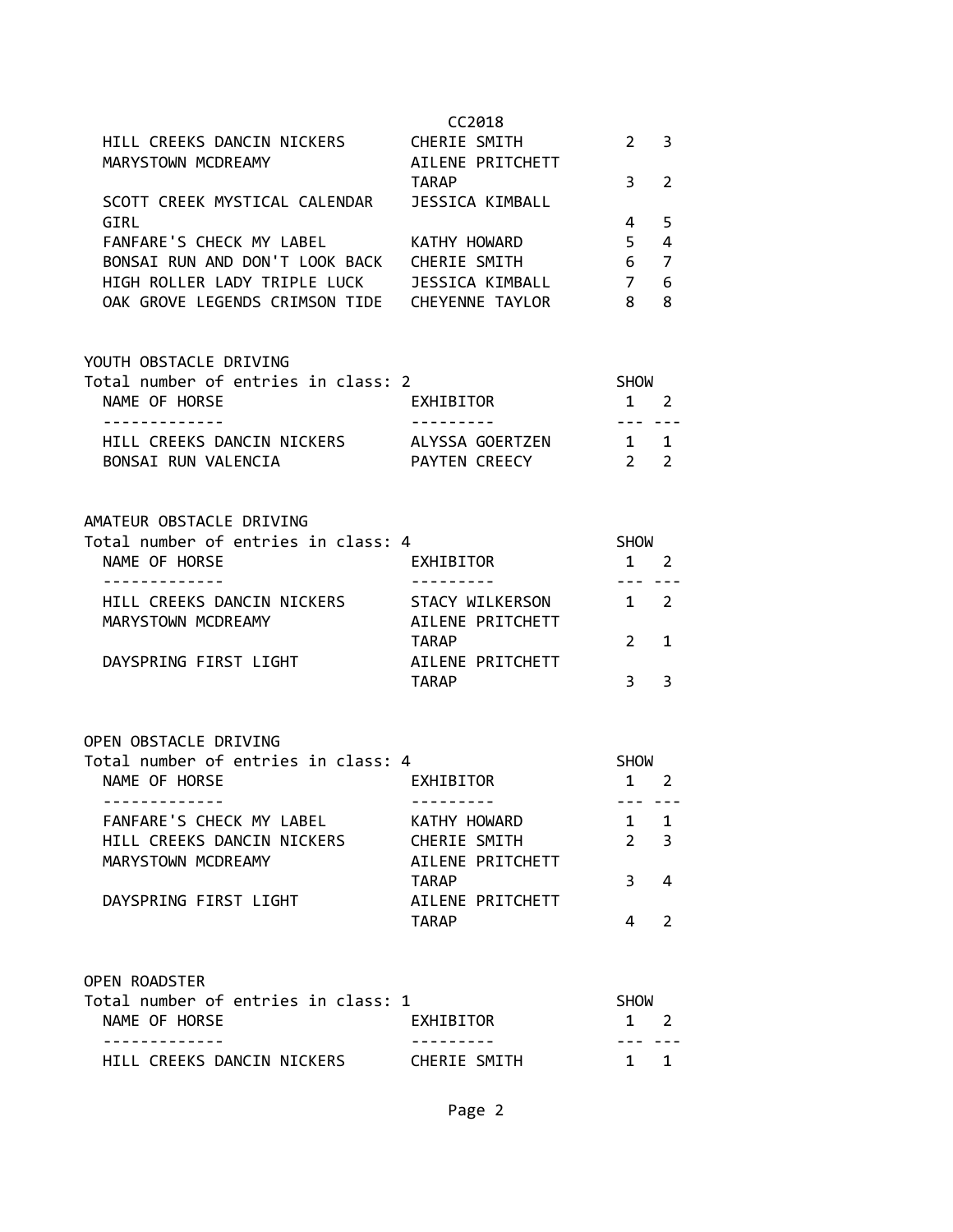| Total number of entries in class: 4                                                        |                         | <b>SHOW</b>                  |                |
|--------------------------------------------------------------------------------------------|-------------------------|------------------------------|----------------|
| NAME OF HORSE<br>-------------                                                             | EXHIBITOR               | 1 2<br>$\frac{1}{2}$         |                |
| FARMYARD FROLIC ACE HI JEAN HOWARD                                                         |                         | $1 \quad 2$                  |                |
| HILL CREEKS DANCIN NICKERS STACY WILKERSON 2 1                                             |                         |                              |                |
| STAR LAKES DYNAMIC DECEPTION LEONA ALCOCK                                                  |                         | $\overline{3}$               | $\overline{3}$ |
| MS WISH N WELLS JUSTA                                                                      | RONDA FIGAL             |                              |                |
| <b>DESPERADO</b>                                                                           |                         | 4                            | 4              |
| YOUTH ROADSTER                                                                             |                         |                              |                |
| Total number of entries in class: 4                                                        |                         | SHOW                         |                |
| NAME OF HORSE                                                                              | EXHIBITOR               | $1 \quad 2$                  |                |
| . <u>.</u> .<br>HILL CREEKS DANCIN NICKERS ALYSSA GOERTZEN                                 |                         | $\frac{1}{2}$<br>$1 \quad 1$ |                |
| FARMYARD FROLIC ACE HI                                                                     | BRENNA HARDIN           | $\overline{2}$               | $\overline{2}$ |
| VFM MAXIMUM REVENGE                                                                        | <b>BEN HANSEN</b>       | 3 <sup>7</sup>               | 4              |
| WESTWIND FARMS AMAZING OLIVIA TUCKER                                                       |                         |                              |                |
| SIGNATURE                                                                                  |                         | $\overline{4}$               | 3              |
| SOLID-COLOR MARES<br>Total number of entries in class: 6<br>NAME OF HORSE<br>------------- | EXHIBITOR<br>---------- | SHOW<br>$1 \quad 2$          |                |
| SCOTT CREEK CARAMEL COMMOTION JOANNE ROSS                                                  |                         | $1 \quad 1$                  |                |
| FLYIN GS ASSURED FAIRYTALE TRACY GUTSCHER                                                  |                         | $2^{\circ}$                  | 5              |
| FLYIN GS ASSURED ANIMATION TRACY GUTSCHER<br>RANSOMS BAY P SHADOW TRANS HOUSED             |                         | 3 <sup>7</sup>               | 4              |
| RANSOMS BAY B SHADOW                                                                       | JEAN HOWARD             | $\overline{4}$               | 6              |
| VINTAGE FARMS MADISON BEY ASPEN RUEGGER                                                    |                         | 5 <sup>7</sup>               | $\overline{2}$ |
| VFM REDDY FOR REVENGE CHERIE SMITH                                                         |                         | 6 —                          | $\overline{3}$ |
| MULTI-COLOR MARES                                                                          |                         |                              |                |
| Total number of entries in class: 7                                                        |                         | <b>SHOW</b>                  |                |
| NAME OF HORSE                                                                              | EXHIBITOR               | 1                            | 2              |
| RHMF GEMINIS TWINKLIN STAR                                                                 | JULIE HEMENWAY          | 1                            | $\overline{2}$ |
| DUNDEE PROUD BAY B CAKES                                                                   | KATHY HOWARD            | $\overline{2}$               | $\mathbf{1}$   |
| RANSOMS LIGHTENING STARBURST                                                               | JEAN HOWARD             | 3                            | $\overline{7}$ |
| KINGSMAGIC LADY HAWK                                                                       | CAROL ELVIN             | 4                            | 3              |
| VINTAGE FARMS DANCING ON AIR                                                               | KATIE HANSEN            | 5                            | 6              |
| MOUNTAIN MEADOWS BAYLESS                                                                   | <b>JEAN HOWARD</b>      |                              |                |
| <b>BEAUTY</b>                                                                              |                         | 6                            | 4              |
| SHALAMARA ACRES MIDNIGHT JEWEL JESSICA KIMBALL                                             |                         | 7                            | 5              |
|                                                                                            |                         |                              |                |

AMATEUR ROADSTER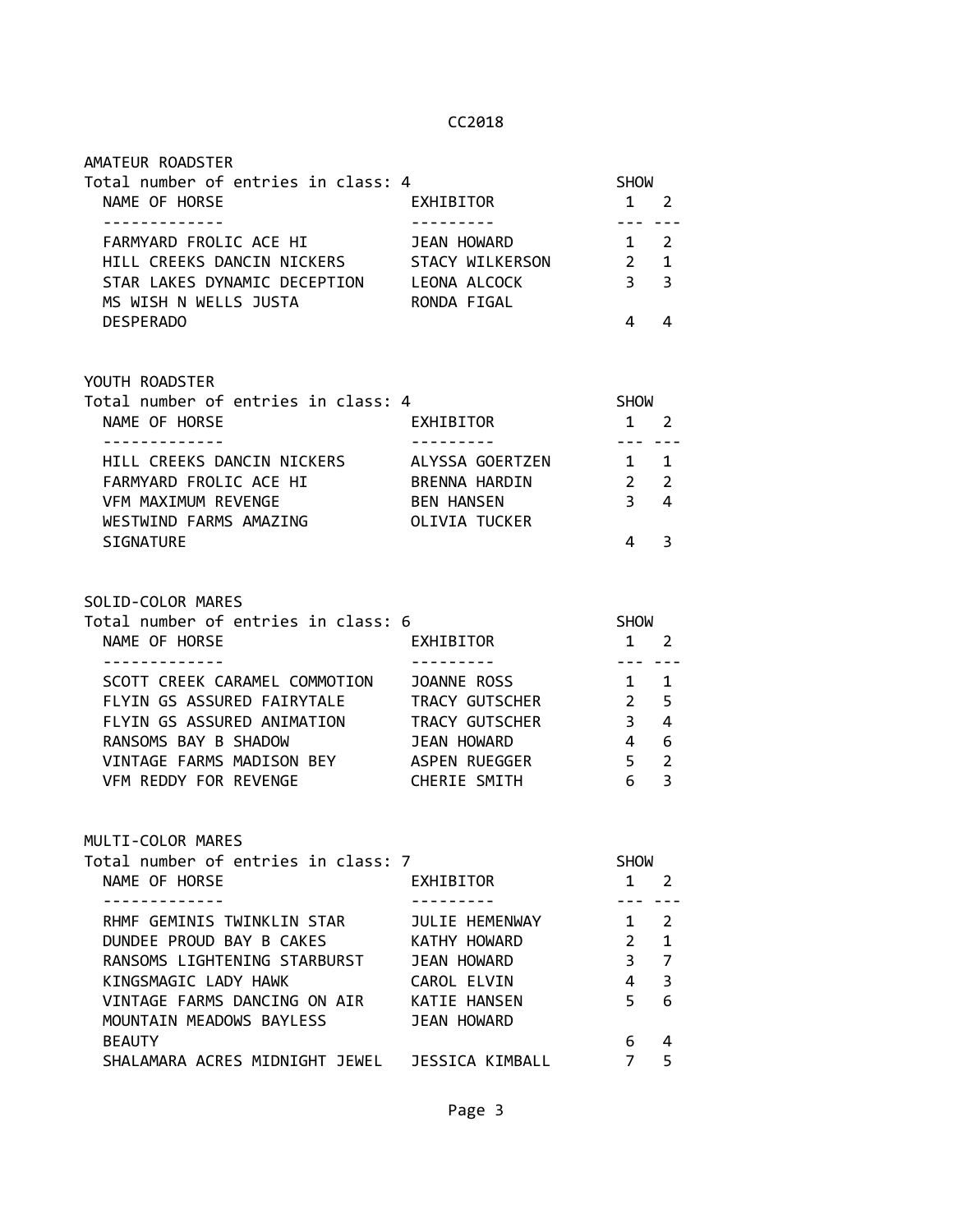| AMATEUR OWNED TRAINED EXHIBITED MARES                         |                |                |               |  |
|---------------------------------------------------------------|----------------|----------------|---------------|--|
| Total number of entries in class: 4                           |                | <b>SHOW</b>    |               |  |
| NAME OF HORSE                                                 | EXHIBITOR      | 1              | $\mathcal{P}$ |  |
|                                                               |                |                |               |  |
| FLYIN GS ASSURED ANIMATION                                    | TRACY GUTSCHER | $\mathbf{1}$   | 3             |  |
| KINGSMAGIC LADY HAWK                                          | CAROL ELVIN    | $\overline{2}$ | 4             |  |
| SCOTT CREEK CARAMEL COMMOTION     JOANNE ROSS                 |                | 3 <sup>7</sup> | 2             |  |
| LAZY RS MISS SASS A FRASS BAMBI ROYLANCE                      |                | 4              | $\mathbf{1}$  |  |
| AMATEUR MARE                                                  |                |                |               |  |
| Total number of entries in class: 6                           |                | <b>SHOW</b>    |               |  |
| NAME OF HORSE                                                 | EXHIBITOR      | 1              | $\mathcal{P}$ |  |
|                                                               |                |                | $\mathbf{1}$  |  |
| FLYIN GS ASSURED FAIRYTALE                                    | TRACY GUTSCHER | $\mathbf{1}$   |               |  |
| SCOTT CREEK MONARCH APPLIQUE JOANNE ROSS                      |                | $\mathcal{P}$  | 3             |  |
| OAK BAY ROBBIN THE BANK WITH JESSIE SKERJANIC<br><b>JOSIE</b> |                | 3              | 4             |  |

| JOSTE                     |                | 3   |  |
|---------------------------|----------------|-----|--|
| LAZY RS MISS SASS A FRASS | BAMBI ROYLANCE | 4 2 |  |
| RANSOMS BAY B SHADOW      | SHEILA THURBER | 56  |  |
| MOUNTAIN MEADOWS BAYLESS  | JEAN HOWARD    |     |  |
| <b>BEAUTY</b>             |                | 6.  |  |

## GRAND CHAMPION & RESERVE AMATEUR MARE

|                               | <b>SHOW</b> |
|-------------------------------|-------------|
| NAME OF HORSE                 |             |
|                               |             |
| FLYIN GS ASSURED FAIRYTALE    | G           |
| SCOTT CREEK MONARCH APPLIQUE  | R           |
| FLYIN GS ASSURED ANIMATION    |             |
| LAZY RS MISS SASS A FRASS     |             |
| SCOTT CREEK CARAMEL COMMOTION | R           |

#### AMATEUR STOCK TYPE MARES

| Total number of entries in class: 6 |                 | <b>SHOW</b> |                |  |
|-------------------------------------|-----------------|-------------|----------------|--|
| NAME OF HORSE                       | EXHIBITOR       |             |                |  |
|                                     |                 |             |                |  |
| RHMF GEMINIS TWINKLIN STAR          | JULIE HEMENWAY  |             | 1              |  |
| SHALAMARA ACRES MIDNIGHT JEWEL      | JESSICA KIMBALL |             | $\mathbf{R}$   |  |
| LAZY RS SUPER STAR                  | BAMBI ROYLANCE  | 3           | $\overline{2}$ |  |
| RHMF GEMINIS SHIMMERING BLACK       | RONDA FIGAL     |             |                |  |
| <b>ONYX</b>                         |                 |             | 4              |  |
| RANSOMS LIGHTENING STARBURST        | SHEILA THURBER  |             |                |  |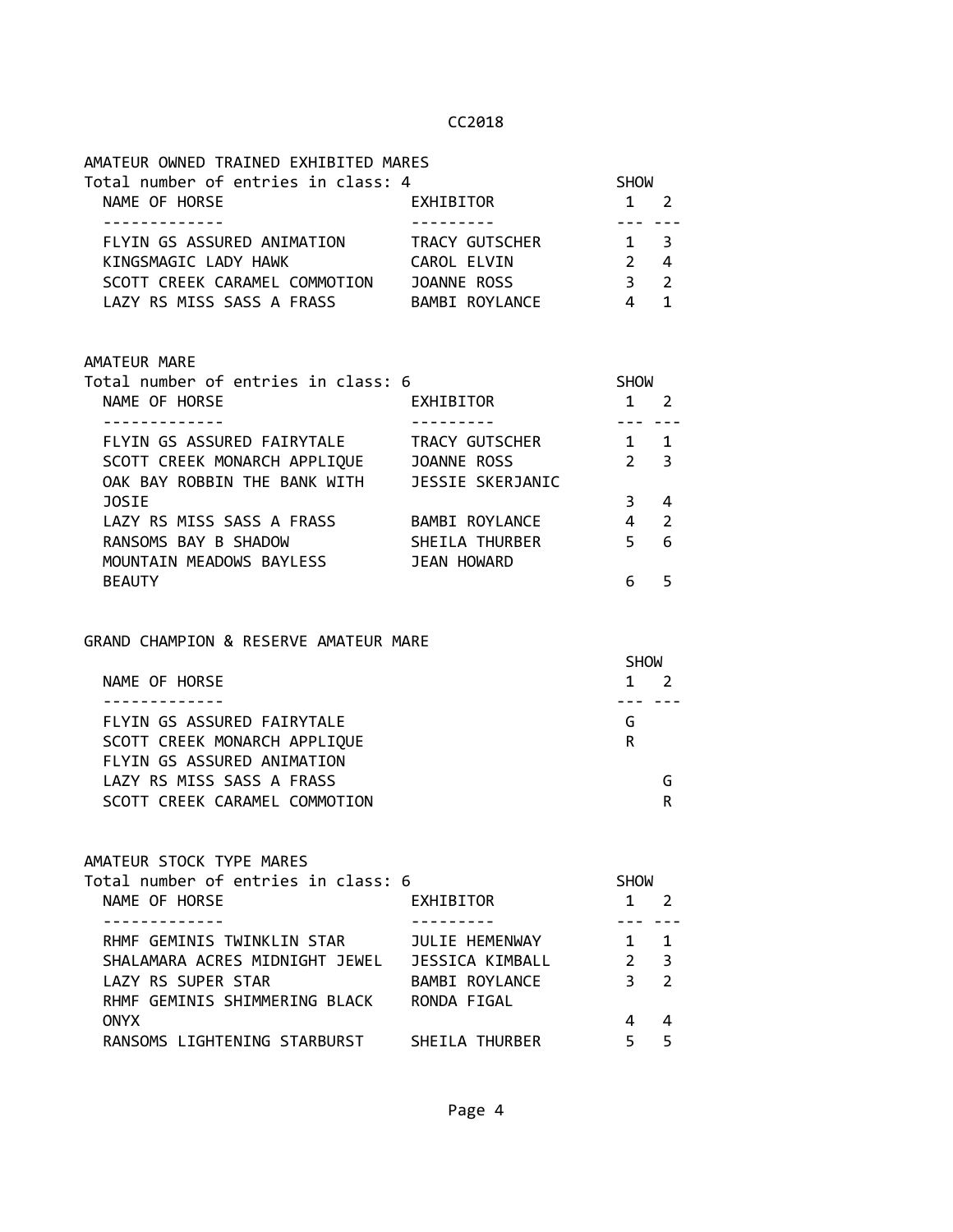| YOUTH CLASSIC PLEASURE DRIVING      |                   |               |               |
|-------------------------------------|-------------------|---------------|---------------|
| Total number of entries in class: 8 |                   | <b>SHOW</b>   |               |
| NAME OF HORSE                       | EXHIBITOR         |               | $\mathcal{P}$ |
|                                     |                   |               |               |
| VIEWCREST CAPTAIN MORGAN            | PRESLEY CREECY    | 1             | 3             |
| OAK BAY SALSAS SHARPER IMAGE        | OLIVIA TUCKER     | $\mathcal{P}$ | 1             |
| CELEBRATIONS TENNESSEE SUNSET       | ANGELICA LEDEZMA  | З             | 6             |
| BONSAI RUN AND DON'T LOOK BACK      | ALYSSA GOERTZEN   | 4             | 7             |
| FARMYARD FROLIC ACE HI              | BRENNA HARDIN     | 5             | 4             |
| VFM MAXIMUM REVENGE                 | <b>BEN HANSEN</b> | 6             | 5             |
| BONSAI RUN VALENCIA                 | PAYTEN CREECY     | 7             | $\mathcal{P}$ |
| OAK BAY SALSAS REMARKABLE           | <b>EMILY HALL</b> | 8             | 8             |

#### AMATEUR OWNED TRAINED EXHIBITED CLASSIC PLEASURE DRIVING

| Total number of entries in class: 4 |                | <b>SHOW</b>    |              |  |
|-------------------------------------|----------------|----------------|--------------|--|
| NAME OF HORSE                       | EXHIBITOR      |                |              |  |
|                                     |                |                |              |  |
| STEPPING STONES RB PRIME TIME       | PATRICIA LEWIS |                | $1 \quad 1$  |  |
| RHMF GEMINIS SHIMMERING BLACK       | RONDA FIGAL    |                |              |  |
| <b>ONYX</b>                         |                | 2 <sub>2</sub> |              |  |
| KINGSMAGIC LADY HAWK                | CAROL ELVIN    | 3              | $\mathbf{R}$ |  |
| LAZY RS SUPER STAR                  | BAMBI ROYLANCE |                |              |  |

#### AMATEUR CLASSIC PLEASURE DRIVING

| Total number of entries in class: 6 |                  | <b>SHOW</b>   |               |  |
|-------------------------------------|------------------|---------------|---------------|--|
| NAME OF HORSE                       | EXHIBITOR        |               |               |  |
|                                     |                  |               |               |  |
| RHMF GEMINIS SHIMMERING BLACK       | RONDA FIGAL      |               |               |  |
| <b>ONYX</b>                         |                  |               | $\mathcal{P}$ |  |
| STEPPING STONES RB PRIME TIME       | PATRICIA LEWIS   | $\mathcal{P}$ | 1             |  |
| KINGSMAGIC LADY HAWK                | CAROL ELVIN      | ξ             | 6             |  |
| FARMYARD FROLIC ACE HI              | JEAN HOWARD      | 4             | 4             |  |
| LAZY RS SUPER STAR                  | BAMBI ROYLANCE   | 5             | - 5           |  |
| MARYSTOWN MCDREAMY                  | AILENE PRITCHETT |               |               |  |
|                                     | <b>TARAP</b>     |               |               |  |

## YOUTH PLEASURE DRIVING 7 & UNDER Total number of entries in class: 1 SHOW NAME OF HORSE **EXHIBITOR** 1 2 ------------- --------- --- --- MS WISHNWELLS JUSTIN ECLIPSE ASPEN RUEGGER 1 1

SPECIAL NEEDS DRIVING Total number of entries in class: 0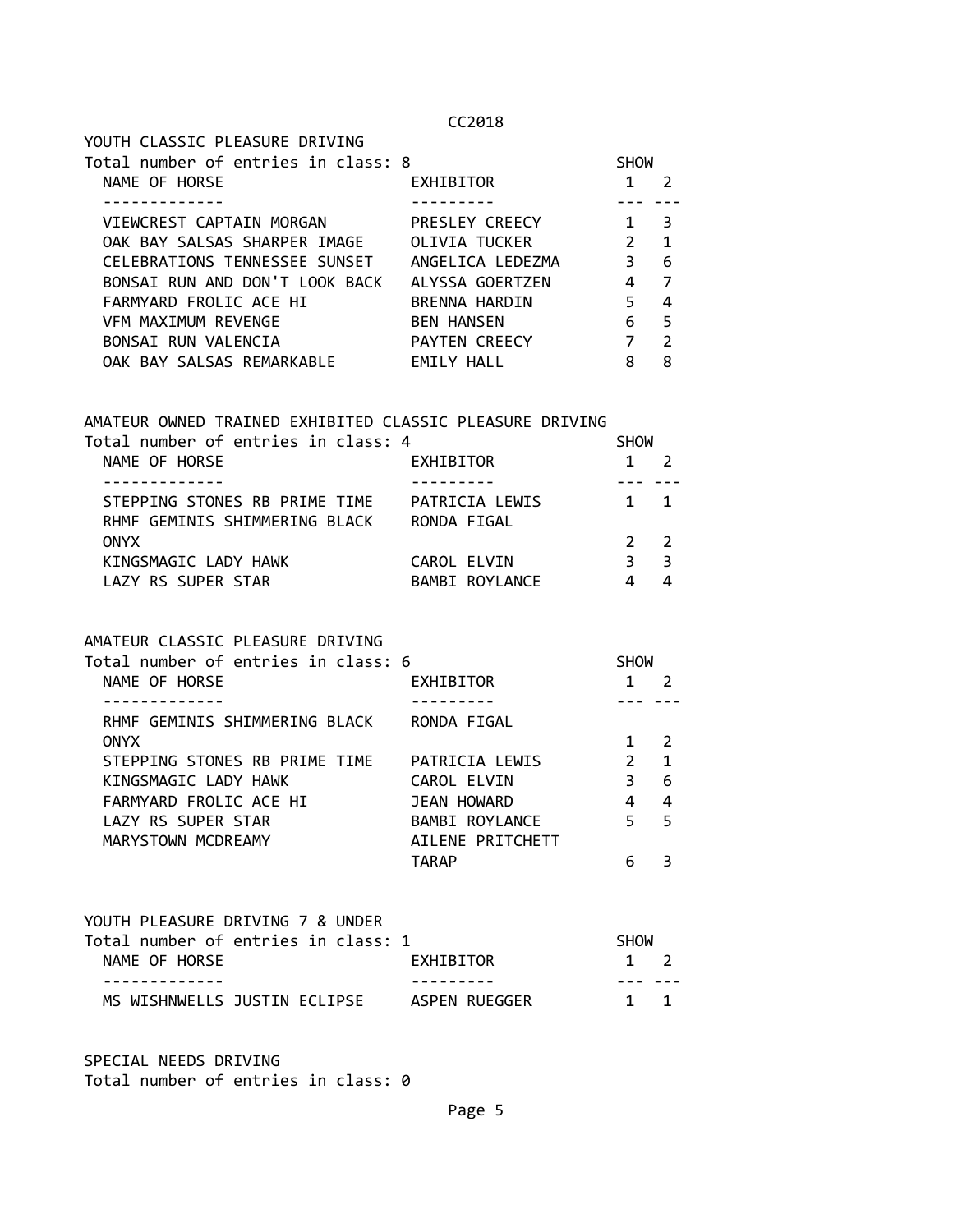| Total number of entries in class: 11                |                           |                              | <b>SHOW</b>            |  |
|-----------------------------------------------------|---------------------------|------------------------------|------------------------|--|
| NAME OF HORSE<br><u> - - - - - - - - - - - - -</u>  | EXHIBITOR                 | $1 \quad 2$<br>بالمعاملتين   |                        |  |
| BONSAI RUN VALENCIA                                 | PAYTEN CREECY 1 5         |                              |                        |  |
| RANCH O QUINN SIR JONQUIL BROOKLYN ERVIN 2 3        |                           |                              |                        |  |
| VIEWCREST CAPTAIN MORGAN PRESLEY CREECY 3 4         |                           |                              |                        |  |
| HILL CREEKS DANCIN NICKERS ALYSSA GOERTZEN 4 1      |                           |                              |                        |  |
| VFM MAXIMUM REVENGE                                 | BEN HANSEN                | 5 <sub>7</sub>               |                        |  |
| SCOTT CREEK RIVER WIND                              | MEGYN HALL                | 6 6                          |                        |  |
| FARMYARD FROLIC ACE HI                              | BRENNA HARDIN             | 7 <sup>7</sup>               | $\overline{2}$         |  |
| OAK BAY SALSAS REMARKABLE EMILY HALL                |                           | 8 8                          |                        |  |
| COUNTRY PLEASURE DRIVING STALLIONS                  |                           |                              |                        |  |
| Total number of entries in class: 1                 | EXHIBITOR                 | SHOW                         |                        |  |
| NAME OF HORSE                                       |                           | $1 \quad 2$<br>بالمسار بمسار |                        |  |
| SCOTT CREEK INDI CHROME WHEELS DENNIS JACKSON 1 1   |                           |                              |                        |  |
| COUNTRY PLEASURE DRIVING 34" & UNDER                |                           |                              |                        |  |
| Total number of entries in class: 5                 |                           | <b>SHOW</b>                  |                        |  |
| NAME OF HORSE                                       | EXHIBITOR                 | $1\quad 2$                   |                        |  |
| -------------                                       | <u> - - - - - - - - -</u> |                              |                        |  |
| HILL CREEKS DANCIN NICKERS CHERIE SMITH             |                           | $1 \quad 1$                  |                        |  |
| OAK BAY SHADOWFAX <b>DESSIE SKERJANEC</b> 2 2       |                           |                              |                        |  |
| VINTAGE FARMS DANCING ON AIR KATIE HANSEN 3 3 3     |                           |                              |                        |  |
| SCOTT CREEK INDI CHROME WHEELS DENNIS JACKSON 4 4 4 |                           |                              |                        |  |
| STAR LAKES DYNAMIC DECEPTION KATHY HOWARD           |                           | 5 <sup>1</sup>               |                        |  |
| VERSATILITY                                         |                           |                              |                        |  |
| Total number of entries in class: 1                 |                           | <b>SHOW</b>                  |                        |  |
| NAME OF HORSE                                       | EXHIBITOR                 | $1 \quad 2$                  |                        |  |
| -------------<br>MARYSTOWN MCDREAMY                 | ----------<br>PAUL TARAP  |                              | --- ---<br>$1 \quad 1$ |  |
| SENIOR MARES 32" & UNDER                            |                           |                              |                        |  |
| Total number of entries in class: 3                 |                           | <b>SHOW</b>                  |                        |  |
| NAME OF HORSE<br>-------------                      | EXHIBITOR<br>---------    |                              | $1 \quad 2$<br>--- --- |  |
| RANSOMS BAY B SHADOW                                | JEAN HOWARD               | $1 \quad 2$                  |                        |  |
| LAZY RS MISS SASS A FRASS                           | BAMBI ROYLANCE            |                              | $2 \quad 1$            |  |
| WESTWIND FARMS AMAZING                              | DIANE DORIGAN             |                              |                        |  |
|                                                     |                           |                              |                        |  |

YOUTH VERSATILITY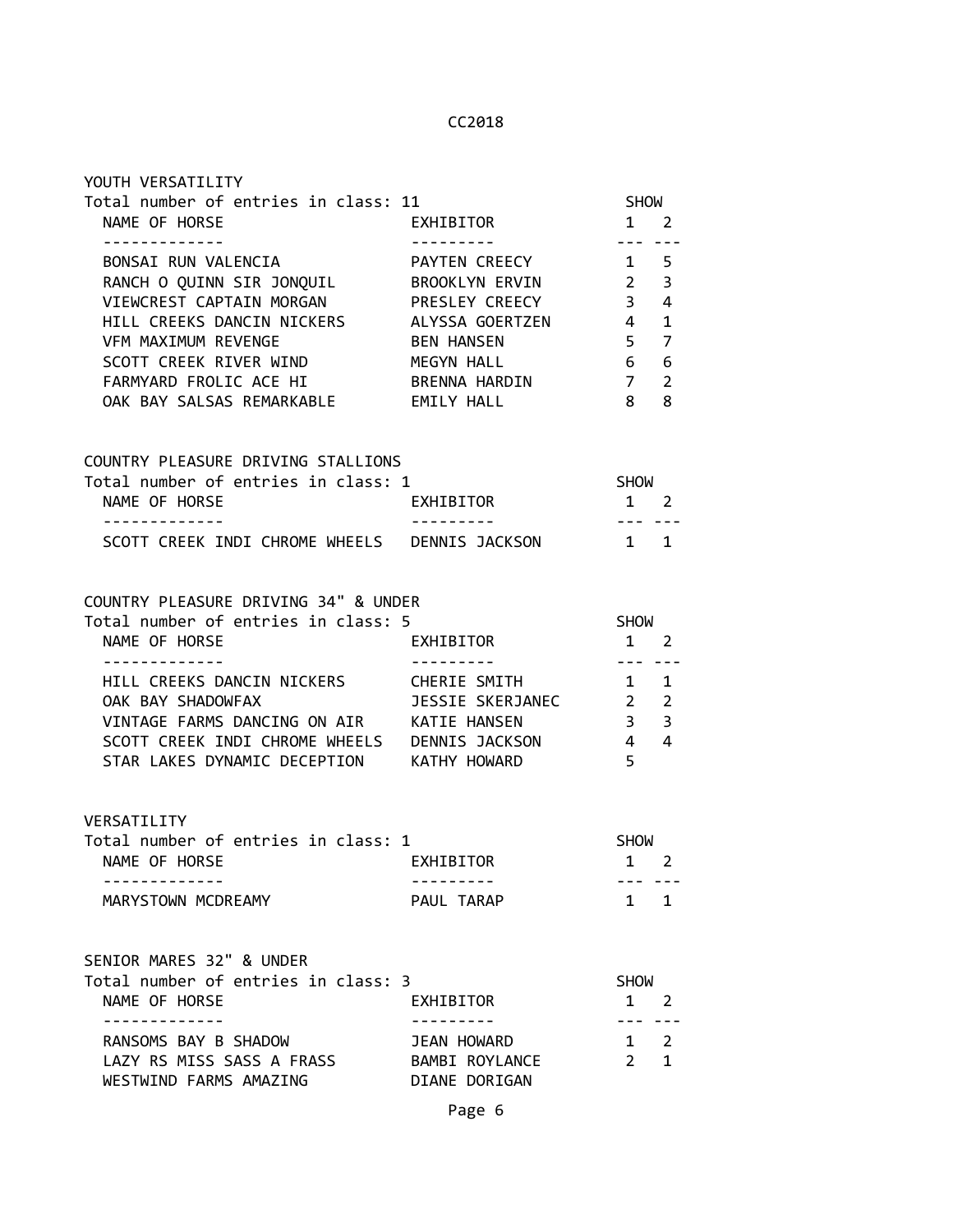| SENIOR MARES OVER 32" TO 34"<br>Total number of entries in class: 3 |                  | <b>SHOW</b> |               |
|---------------------------------------------------------------------|------------------|-------------|---------------|
| NAME OF HORSE                                                       | EXHIBITOR        |             |               |
|                                                                     |                  |             |               |
| VFM REDDY FOR REVENGE                                               | CHERIE SMITH     |             | $\mathcal{L}$ |
| OAK BAY ROBBIN THE BANK WITH                                        | JESSIE SKERJANIC |             |               |
| <b>JOSTE</b>                                                        |                  |             |               |
| DUNDEE PROUD BAY B CAKES                                            | KATHY HOWARD     |             | 3             |
|                                                                     |                  |             |               |

GRAND CHAMPION & RESERVE SENIOR MARE

|                              | <b>SHOW</b> |
|------------------------------|-------------|
| NAME OF HORSE                |             |
|                              |             |
| RANSOMS BAY B SHADOW         | G           |
| VFM REDDY FOR REVENGE        | R           |
| OAK BAY ROBBIN THE BANK WITH |             |
| <b>JOSTE</b>                 | G           |
| LAZY RS MISS SASS A FRASS    |             |

STOCK-TYPE MARES

| Total number of entries in class: 6 |                 | <b>SHOW</b> |                |  |
|-------------------------------------|-----------------|-------------|----------------|--|
| NAME OF HORSE                       | EXHIBITOR       |             |                |  |
|                                     |                 |             |                |  |
| RHMF GEMINIS TWINKLIN STAR          | JULIE HEMENWAY  |             | $\mathbf{1}$   |  |
| SHALAMARA ACRES MIDNIGHT JEWEL      | JESSICA KIMBALL |             | 4              |  |
| LAZY RS SUPER STAR                  | BAMBI ROYLANCE  | 3           | $\overline{2}$ |  |
| RHMF GEMINIS SHIMMERING BLACK       | RONDA FIGAL     |             |                |  |
| <b>ONYX</b>                         |                 | 4           |                |  |
| RANSOMS LIGHTENING STARBURST        | JEAN HOWARD     |             | 5              |  |

TWO YEAR OLD MARES Total number of entries in class: 1 SHOW NAME OF HORSE EXHIBITOR 1 2 ------------- --------- --- --- WINGATES DARK N DRAMATIC SHERYL PETERSON 1 1

| WEANLING & YEARLING MARES           |                  |             |             |
|-------------------------------------|------------------|-------------|-------------|
| Total number of entries in class: 6 |                  | <b>SHOW</b> |             |
| NAME OF HORSE                       | EXHIBITOR        |             | $1 \quad 2$ |
|                                     |                  |             |             |
| HUNTERBERRY HILL IMPRESSIVE         | JORDAN VAN FLEET |             |             |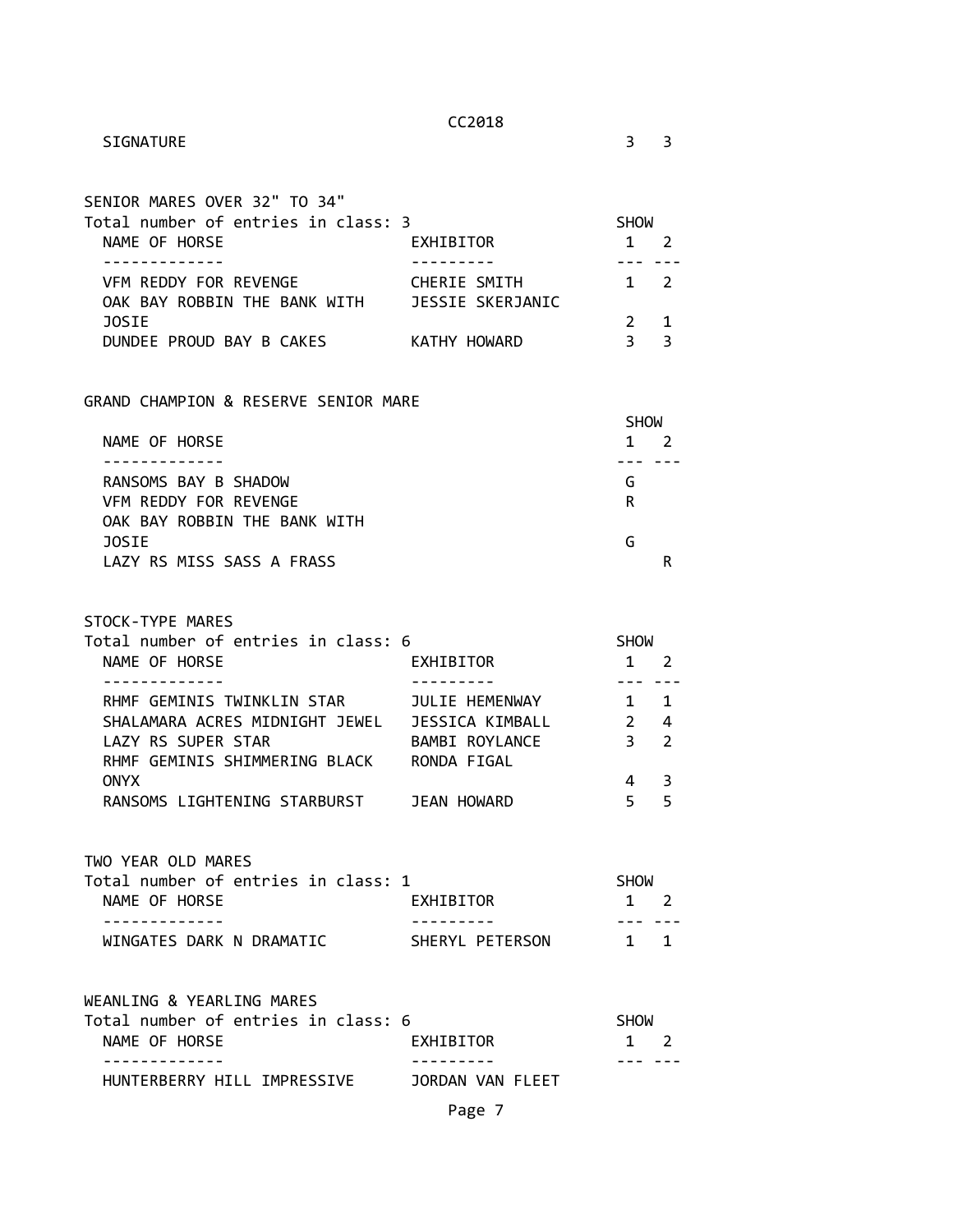| n<br>ь<br>د •<br>т.<br>н |  |
|--------------------------|--|
|--------------------------|--|

| <b>GLAMOUR</b>                |                   |                |     |
|-------------------------------|-------------------|----------------|-----|
| SCOTT CREEK CARAMEL COMMOTION | JOANNE ROSS       | $\mathcal{P}$  | - 3 |
| FLYIN GS ASSURED FAIRYTALE    | TRACY GUTSCHER    | 3 <sub>2</sub> |     |
| SCOTT CREEK MONARCH APPLIQUE  | JOANNE ROSS       |                | -4  |
| FLYIN GS ASSURED ANIMATION    | TRACY GUTSCHER    | 5 5            |     |
| MOUNTAIN MEADOWS BAYLESS      | <b>BEN HANSEN</b> |                |     |
| <b>BEAUTY</b>                 |                   |                |     |

#### GRAND CHAMPION & RESERVE JUNIOR MARE

|                               | <b>SHOW</b> |   |  |
|-------------------------------|-------------|---|--|
| NAME OF HORSE                 | 1           |   |  |
|                               |             |   |  |
| HUNTERBERRY HILL IMPRESSIVE   |             |   |  |
| <b>GLAMOUR</b>                | G.          | G |  |
| WINGATES DARK N DRAMATIC      | R           | R |  |
| SCOTT CREEK CARAMEL COMMOTION |             |   |  |

| YOUTH 13 & OLDER EXHIBITING MARE<br>Total number of entries in class: 3 |                      | <b>SHOW</b> |                |
|-------------------------------------------------------------------------|----------------------|-------------|----------------|
|                                                                         |                      |             |                |
| NAME OF HORSE                                                           | EXHIBITOR            |             |                |
|                                                                         |                      |             |                |
| HUNTERBERRY HILL IMPRESSIVE                                             | JORDAN VAN FLEET     |             |                |
| GLAMOUR                                                                 |                      |             | $\blacksquare$ |
| RANSOMS BAY B SHADOW                                                    | BRENNA HARDIN        |             | $\mathcal{L}$  |
| BONSAI RUN VALENCIA                                                     | <b>PAYTEN CREECY</b> |             |                |

#### YOUTH 8-12 EXHIBITING MARE

| <b>EXHIBITOR</b>  |                                     | 2                        |                         |
|-------------------|-------------------------------------|--------------------------|-------------------------|
|                   |                                     |                          |                         |
| EMILY HALL        |                                     | $\overline{\mathbf{1}}$  |                         |
| MEGYN HALL        |                                     |                          |                         |
|                   |                                     | $\overline{\phantom{a}}$ |                         |
| PRESLEY CREECY    | 3                                   |                          |                         |
| MARISSA ERVIN     |                                     |                          |                         |
|                   |                                     |                          |                         |
| <b>BEN HANSEN</b> |                                     |                          |                         |
|                   |                                     |                          |                         |
|                   | Total number of entries in class: 5 |                          | <b>SHOW</b><br>- 5<br>4 |

# YOUTH 7 & UNDER EXHIBITING MARE Total number of entries in class: 2 SHOW NAME OF HORSE **EXHIBITOR** 1 2

| --------                  | -------       |  |
|---------------------------|---------------|--|
| VINTAGE FARMS MADISON BEY | ASPEN RUEGGER |  |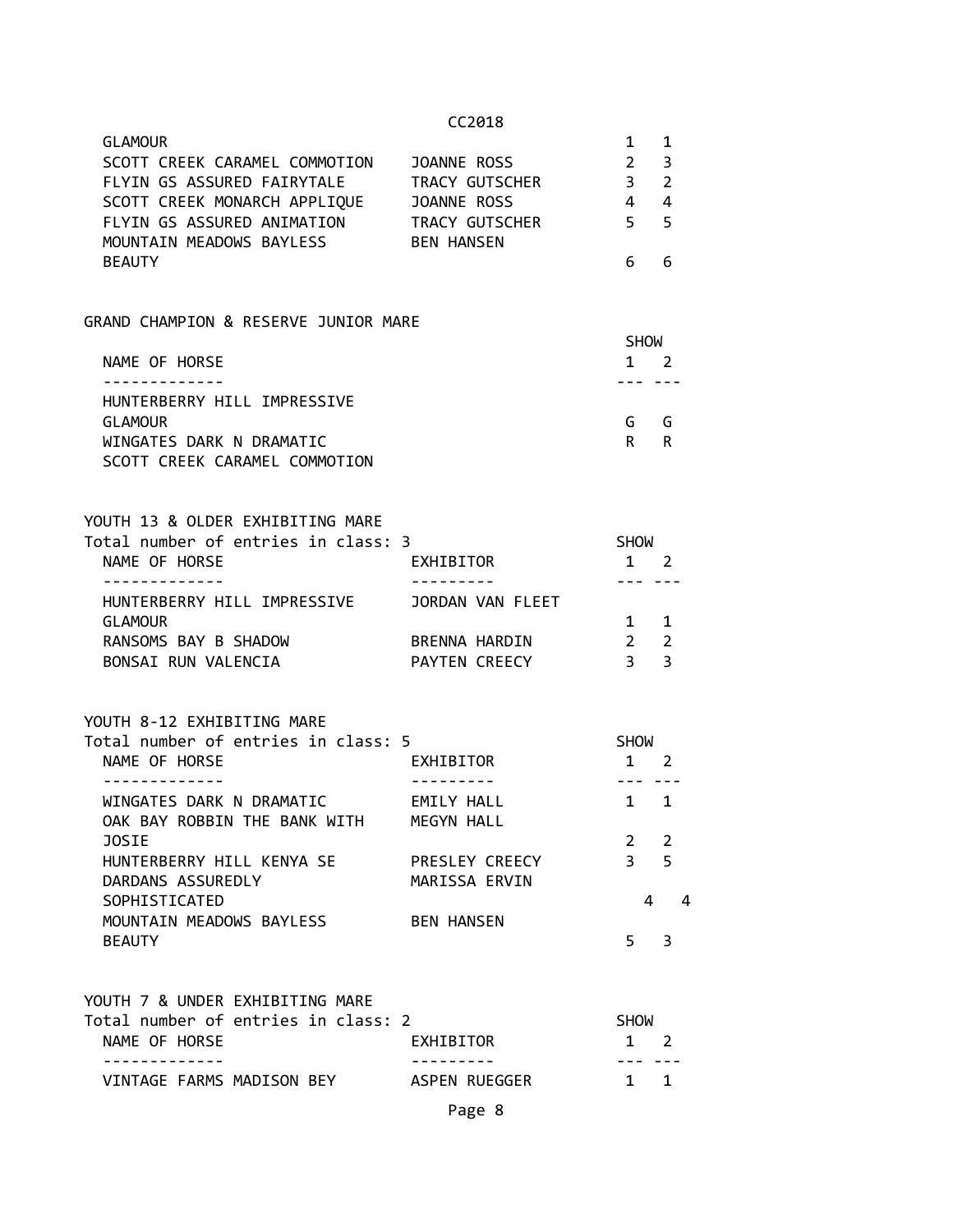|                                                     | CC2018          |                |               |  |
|-----------------------------------------------------|-----------------|----------------|---------------|--|
| LAZY RS MISS SASS A FRASS HAZEL CLEVENGER           |                 | $\overline{2}$ | $\mathcal{L}$ |  |
| YOUTH STOCK TYPE MARE                               |                 |                |               |  |
| Total number of entries in class: 2                 |                 | <b>SHOW</b>    |               |  |
| NAME OF HORSE                                       | EXHIBITOR       | 1              | 2             |  |
|                                                     |                 |                |               |  |
| RANSOMS LIGHTENING STARBURST BRENNA HARDIN          |                 | $1 \quad 2$    |               |  |
| LAZY RS SUPER STAR                                  | HAZEL CLEVENGER | $2^{\circ}$    | $\mathbf{1}$  |  |
| YOUTH SPECIAL NEEDS 18 & UNDER SHOWING MARE/GELDING |                 |                |               |  |
| Total number of entries in class: 2                 |                 | <b>SHOW</b>    |               |  |
| NAME OF HORSE                                       | EXHIBITOR       |                |               |  |
|                                                     |                 |                |               |  |

| <b>IVATIL UI IIUI</b> NJL   | LAILDIUU         |             | $\mathbf{1}$ $\mathbf{2}$ |
|-----------------------------|------------------|-------------|---------------------------|
|                             |                  |             |                           |
| SCOTT CREEK INDIS REAL DEAL | HAYLIE LAWSON    | $1 \quad 2$ |                           |
| LAZY RS SUPER STAR          | HANNAH ARNDERFER | 2 1         |                           |

| ADULT SPECIAL NEEDS HALTER SHOWING A MARE/GELDING |           |             |             |
|---------------------------------------------------|-----------|-------------|-------------|
| Total number of entries in class: 1               |           | <b>SHOW</b> |             |
| NAME OF HORSE                                     | EXHIBITOR |             | $1 \quad 2$ |
|                                                   |           |             |             |
| SUREFIRE THE HEAT IS ON                           | INDY WOOD |             | 1 1         |

## AMATEUR OWNED TRAINED EXHIBITED COUNTRY PLEASURE DRIVING

| Total number of entries in class: 2 |              | <b>SHOW</b> |
|-------------------------------------|--------------|-------------|
| NAME OF HORSE                       | EXHIBITOR    | $1 \quad 2$ |
|                                     |              |             |
| VINTAGE FARMS DANCING ON AIR        | KATIE HANSEN | 1 1         |

#### AMATEUR COUNTRY PLEASURE DRIVING

| Total number of entries in class: 3 |                  | <b>SHOW</b>    |  |
|-------------------------------------|------------------|----------------|--|
| NAME OF HORSE                       | EXHIBITOR        |                |  |
|                                     |                  |                |  |
| OAK BAY SHADOWFAX                   | JESSIE SKERJANEC | 1 1            |  |
| MS WISH N WELLS JUSTA               | RONDA FIGAL      |                |  |
| <b>DESPERADO</b>                    |                  | 2 <sub>2</sub> |  |
| STAR LAKES DYNAMIC DECEPTION        | LEONA ALCOCK     |                |  |

#### YOUTH COUNTRY PLEASURE DRIVING

| Total number of entries in class: 6 |                | <b>SHOW</b> |
|-------------------------------------|----------------|-------------|
| NAME OF HORSE                       | EXHIBITOR      | $1 \quad 2$ |
|                                     |                |             |
| RANCH O QUINN SIR JONQUIL           | BROOKLYN FRVIN | $1 \quad 4$ |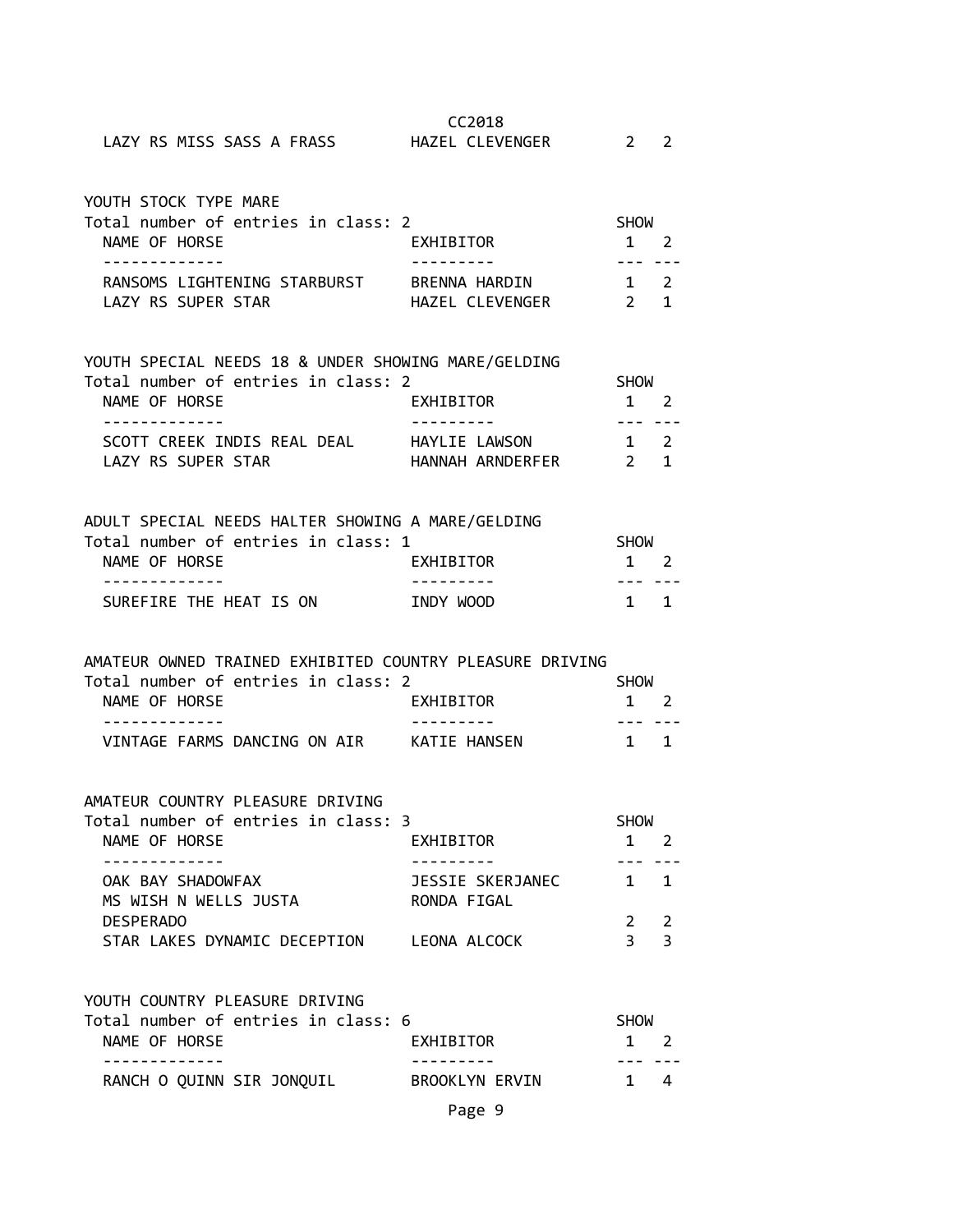| 01 |
|----|
|----|

| DARDANS ASSUREDLY          | MARISSA ERVIN        |    |                |
|----------------------------|----------------------|----|----------------|
| SOPHISTICATED              |                      |    | 2 <sub>2</sub> |
| HILL CREEKS DANCIN NICKERS | ALYSSA GOERTZEN      | 3. | $\overline{1}$ |
| SCOTT CREEK RIVER WIND     | MEGYN HALL           |    | - 6            |
| HUNTERBERRY HILL KENYA SE  | PRESLEY CREECY       | 5. | ્ર             |
| CANDYLANDS COCIS WILD GIRL | <b>PAYTEN CREECY</b> |    | ∽              |

#### AMATEUR VERSATILITY

| Total number of entries in class: 3 |                  | <b>SHOW</b>    |             |  |
|-------------------------------------|------------------|----------------|-------------|--|
| NAME OF HORSE                       | EXHIBITOR        |                |             |  |
|                                     |                  |                |             |  |
| MARYSTOWN MCDREAMY                  | AILENE PRITCHETT |                |             |  |
|                                     | <b>TARAP</b>     |                | $1 \quad 1$ |  |
| FARMYARD FROLIC ACE HI              | JEAN HOWARD      | 2 <sub>2</sub> |             |  |
| MS WISH N WELLS JUSTA               | MEGHAN FIGAL     |                |             |  |
| <b>DESPERADO</b>                    |                  |                |             |  |

#### CLASSIC PLEASURE DRIVING STALLIONS Total number of entries in class: 0

| OPEN CLASSIC PLEASURE DRIVING 34" & UNDER |              |             |              |  |
|-------------------------------------------|--------------|-------------|--------------|--|
| Total number of entries in class: 3       |              | <b>SHOW</b> |              |  |
| NAME OF HORSE                             | EXHIBITOR    |             |              |  |
|                                           |              |             |              |  |
| RHMF GEMINIS SHIMMERING BLACK             | RONDA FIGAL  |             |              |  |
| <b>ONYX</b>                               |              | $1 \quad 2$ |              |  |
| FARMYARD FROLIC ACE HI                    | JEAN HOWARD  |             | $\mathbf{R}$ |  |
| BONSAI RUN AND DON'T LOOK BACK            | CHERIE SMITH |             |              |  |

SINGLE PLEASURE DRIVING MARES Total number of entries in class: 0

SINGLE PLEASURE DRIVING 34" & UNDER Total number of entries in class: 0

SINGLE PLEASURE DRIVING GELDINGS Total number of entries in class: 0

SINGLE PLEASURE DRIVING STALLIONS Total number of entries in class: 0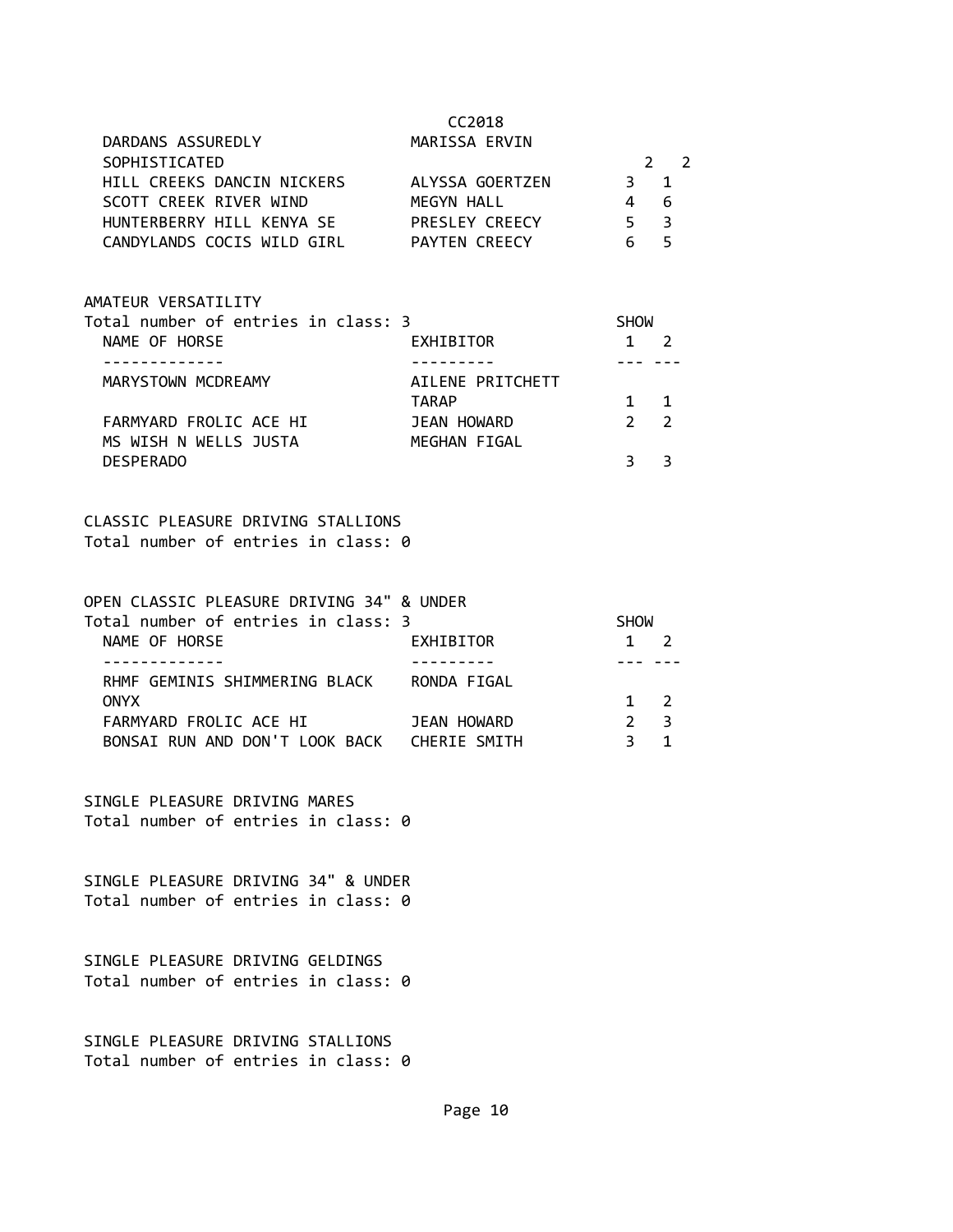| <b>LIBERTY</b>                                                                             |                              |                                                                                                                                                                                                                                                                                                                                                                                                             |                                      |
|--------------------------------------------------------------------------------------------|------------------------------|-------------------------------------------------------------------------------------------------------------------------------------------------------------------------------------------------------------------------------------------------------------------------------------------------------------------------------------------------------------------------------------------------------------|--------------------------------------|
| Total number of entries in class: 22                                                       |                              | <b>SHOW</b>                                                                                                                                                                                                                                                                                                                                                                                                 |                                      |
| NAME OF HORSE                                                                              | EXHIBITOR                    | $1 \quad 2$                                                                                                                                                                                                                                                                                                                                                                                                 |                                      |
| - - - - - - - - - - - - -<br>DNJ TRU CONDUCTOR                                             | JAMIE BETHANY                | $\frac{1}{2} \frac{1}{2} \frac{1}{2} \frac{1}{2} \frac{1}{2} \frac{1}{2} \frac{1}{2} \frac{1}{2} \frac{1}{2} \frac{1}{2} \frac{1}{2} \frac{1}{2} \frac{1}{2} \frac{1}{2} \frac{1}{2} \frac{1}{2} \frac{1}{2} \frac{1}{2} \frac{1}{2} \frac{1}{2} \frac{1}{2} \frac{1}{2} \frac{1}{2} \frac{1}{2} \frac{1}{2} \frac{1}{2} \frac{1}{2} \frac{1}{2} \frac{1}{2} \frac{1}{2} \frac{1}{2} \frac{$<br>$1 \quad 1$ |                                      |
| RHMF GEMINIS SHIMMERING BLACK RONDA FIGAL                                                  |                              |                                                                                                                                                                                                                                                                                                                                                                                                             |                                      |
| <b>ONYX</b>                                                                                |                              | $\overline{2}$                                                                                                                                                                                                                                                                                                                                                                                              |                                      |
| SCOTT CREEK RIVER WIND                                                                     | MEGYN HALL                   | $\overline{3}$                                                                                                                                                                                                                                                                                                                                                                                              |                                      |
| HUNTERBERRY HILL IMPRESSIVE                                                                | JORDAN VAN FLEET             |                                                                                                                                                                                                                                                                                                                                                                                                             |                                      |
| <b>GLAMOUR</b>                                                                             |                              | 4                                                                                                                                                                                                                                                                                                                                                                                                           | -4                                   |
| OAK BAY SALSAS REMARKABLE                                                                  | EMILY HALL                   | 5 <sup>1</sup>                                                                                                                                                                                                                                                                                                                                                                                              | 6                                    |
| HUNTERBERRY HILL IMPRESSIVE BROOKLYN ERVIN                                                 |                              |                                                                                                                                                                                                                                                                                                                                                                                                             |                                      |
| INTRIGUE                                                                                   |                              | 6                                                                                                                                                                                                                                                                                                                                                                                                           | 7                                    |
| DARDANS ASSUREDLY                                                                          | MARISSA ERVIN                |                                                                                                                                                                                                                                                                                                                                                                                                             |                                      |
| SOPHISTICATED                                                                              |                              | $\overline{7}$                                                                                                                                                                                                                                                                                                                                                                                              |                                      |
| VFM MAXIMUM REVENGE                                                                        | BEN HANSEN                   | 8                                                                                                                                                                                                                                                                                                                                                                                                           | $\overline{2}$                       |
| RANCH O QUINN SIR JONQUIL BROOKLYN ERVIN                                                   |                              |                                                                                                                                                                                                                                                                                                                                                                                                             | $\overline{3}$                       |
| HUNTERBERRY HILL KENYA SE PRESLEY CREECY                                                   |                              |                                                                                                                                                                                                                                                                                                                                                                                                             | 5<br>8                               |
| BONSAI RUN VALENCIA                                                                        | PAYTEN CREECY                |                                                                                                                                                                                                                                                                                                                                                                                                             |                                      |
|                                                                                            |                              |                                                                                                                                                                                                                                                                                                                                                                                                             |                                      |
| YOUTH HUNTER                                                                               |                              |                                                                                                                                                                                                                                                                                                                                                                                                             |                                      |
| Total number of entries in class: 16                                                       |                              | SHOW                                                                                                                                                                                                                                                                                                                                                                                                        |                                      |
| NAME OF HORSE                                                                              | EXHIBITOR                    | $1 \quad 2$                                                                                                                                                                                                                                                                                                                                                                                                 |                                      |
| . <u>.</u>                                                                                 |                              |                                                                                                                                                                                                                                                                                                                                                                                                             |                                      |
| DARDANS ASSUREDLY                                                                          | MARISSA ERVIN                |                                                                                                                                                                                                                                                                                                                                                                                                             |                                      |
| SOPHISTICATED                                                                              |                              |                                                                                                                                                                                                                                                                                                                                                                                                             | $1 \quad$<br>$\overline{\mathbf{3}}$ |
| BONSAI RUN VALENCIA                                                                        | PAYTEN CREECY                | $2 \quad 6$                                                                                                                                                                                                                                                                                                                                                                                                 |                                      |
| HILL CREEKS DANCIN NICKERS ALYSSA GOERTZEN                                                 |                              | 3 <sup>7</sup>                                                                                                                                                                                                                                                                                                                                                                                              | 1                                    |
| SCOTT CREEK RIVER WIND                                                                     | MEGYN HALL                   | $4 \quad$                                                                                                                                                                                                                                                                                                                                                                                                   | $\overline{4}$                       |
| RANCH O QUINN SIR JONQUIL BROOKLYN ERVIN<br>BONSAI RUN AND DON'T LOOK BACK ALYSSA GOERTZEN |                              | 5                                                                                                                                                                                                                                                                                                                                                                                                           |                                      |
| FANFARE'S CHECK MY LABEL                                                                   |                              | 6 <sub>8</sub><br>7 <sup>7</sup>                                                                                                                                                                                                                                                                                                                                                                            | $\overline{2}$                       |
| VIEWCREST CAPTAIN MORGAN                                                                   | MEGYN HALL<br>PRESLEY CREECY | 8                                                                                                                                                                                                                                                                                                                                                                                                           | $\overline{7}$                       |
| SCOTT CREEK MYSTICAL CALENDAR                                                              | REBECCA GOERTZEN             |                                                                                                                                                                                                                                                                                                                                                                                                             |                                      |
| GIRL                                                                                       |                              |                                                                                                                                                                                                                                                                                                                                                                                                             | 5                                    |
|                                                                                            |                              |                                                                                                                                                                                                                                                                                                                                                                                                             |                                      |
|                                                                                            |                              |                                                                                                                                                                                                                                                                                                                                                                                                             |                                      |
| AMATEUR HUNTER                                                                             |                              |                                                                                                                                                                                                                                                                                                                                                                                                             |                                      |
| Total number of entries in class: 5                                                        |                              | <b>SHOW</b>                                                                                                                                                                                                                                                                                                                                                                                                 |                                      |
| NAME OF HORSE                                                                              | EXHIBITOR                    | $1 \quad 2$                                                                                                                                                                                                                                                                                                                                                                                                 |                                      |
|                                                                                            |                              |                                                                                                                                                                                                                                                                                                                                                                                                             |                                      |
| DAYSPRING FIRST LIGHT                                                                      | AILENE PRITCHETT             |                                                                                                                                                                                                                                                                                                                                                                                                             |                                      |
|                                                                                            | TARAP                        | 1                                                                                                                                                                                                                                                                                                                                                                                                           | 2                                    |
| MS WISH N WELLS JUSTA                                                                      | RONDA FIGAL                  |                                                                                                                                                                                                                                                                                                                                                                                                             |                                      |
| <b>DESPERADO</b>                                                                           |                              | 2                                                                                                                                                                                                                                                                                                                                                                                                           | 3                                    |
| MARYSTOWN MCDREAMY                                                                         | AILENE PRITCHETT             |                                                                                                                                                                                                                                                                                                                                                                                                             |                                      |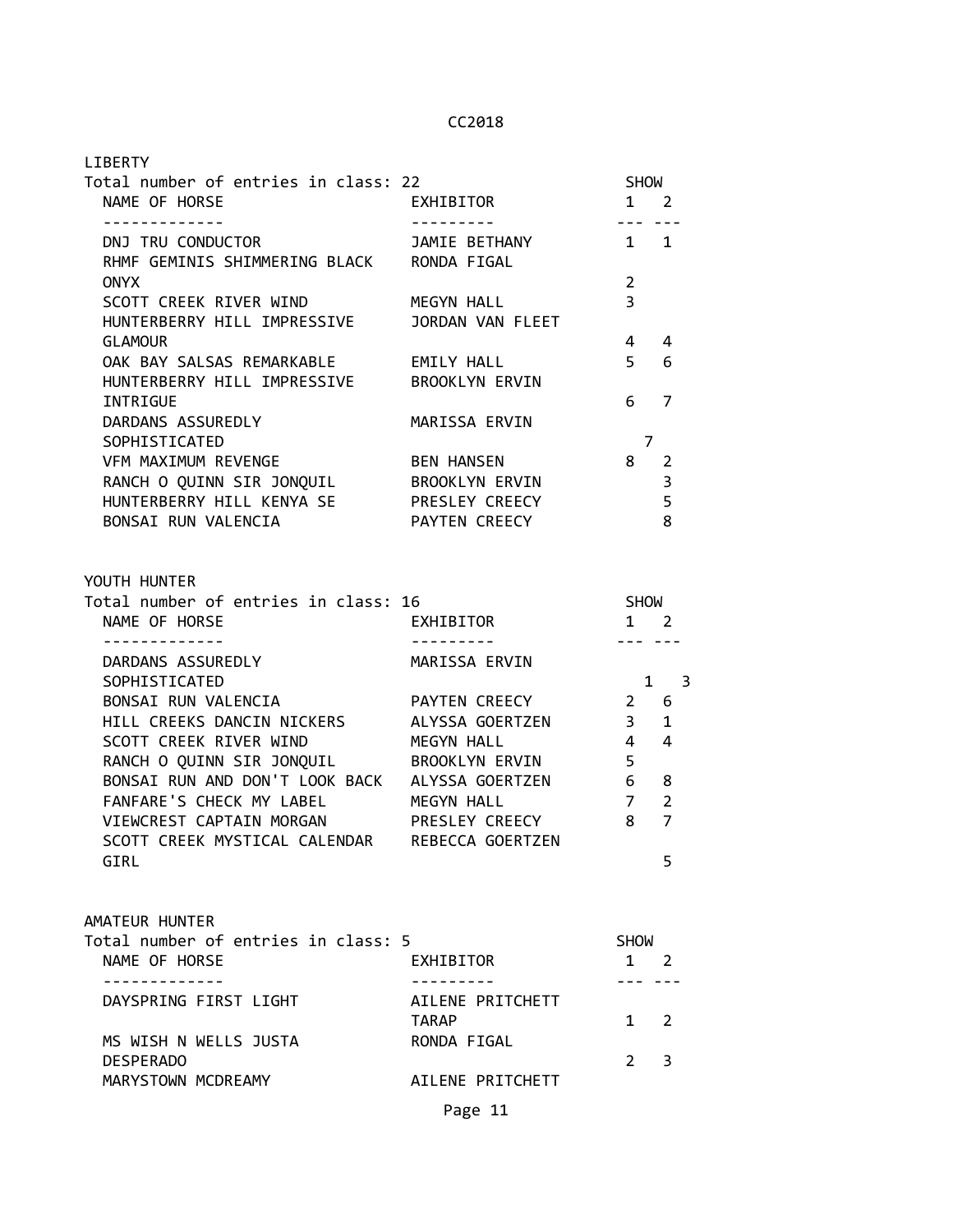|                                                       | CC2018                      |                                  |                         |
|-------------------------------------------------------|-----------------------------|----------------------------------|-------------------------|
|                                                       | <b>TARAP</b>                | 3 <sup>7</sup>                   | 1                       |
| HIGH ROLLER LADY TRIPLE LUCK JESSICA KIMBALL          |                             | $4\quad 4$                       |                         |
| SCOTT CREEK MYSTICAL CALENDAR JESSICA KIMBALL<br>GIRL |                             | 5 <sub>5</sub>                   |                         |
| <b>OPEN HUNTER</b>                                    |                             |                                  |                         |
| Total number of entries in class: 13                  |                             | SHOW                             |                         |
| NAME OF HORSE<br>-------------                        | EXHIBITOR                   | $1 \quad 2$<br>$\frac{1}{2}$     |                         |
| DARDANS ASSUREDLY                                     | MARISSA ERVIN               |                                  |                         |
| SOPHISTICATED                                         |                             |                                  | $1 \quad 2$             |
| DAYSPRING FIRST LIGHT                                 | AILENE PRITCHETT            |                                  |                         |
|                                                       | TARAP                       | $2 \quad 1$                      |                         |
| MS WISH N WELLS JUSTA                                 | RONDA FIGAL                 |                                  |                         |
| <b>DESPERADO</b>                                      |                             | 3 <sup>7</sup>                   | 4                       |
| RANCH O QUINN SIR JONQUIL BROOKLYN ERVIN              |                             | $\overline{4}$                   | 5                       |
| HILL CREEKS DANCIN NICKERS CHERIE SMITH               |                             | $5 -$                            | $\overline{\mathbf{3}}$ |
| DAYSPRING DARE TO DREAM LULU SAMIEE                   |                             | 6 6                              |                         |
| OAK GROVE LEGENDS CRIMSON TIDE CHEYENNE TAYLOR 7 7    |                             |                                  |                         |
| BONSAI RUN AND DON'T LOOK BACK ALYSSA GOERTZEN        |                             | 8 8                              |                         |
| DEVELOPMENTAL DISABLED HUNTER                         |                             |                                  |                         |
| Total number of entries in class: 2                   |                             | SHOW                             |                         |
| NAME OF HORSE<br>. <u>.</u>                           | EXHIBITOR<br>---------      | $1 \quad 2$<br>$- - - - - - - -$ |                         |
| SUREFIRE THE HEAT IS ON TNDY WOOD                     |                             | $1 \quad 1$                      |                         |
| YOUTH JUMPER                                          |                             |                                  |                         |
| Total number of entries in class: 8                   |                             | SHOW                             |                         |
| NAME OF HORSE                                         | EXHIBITOR                   | 1 2                              |                         |
| -------------<br>VIEWCREST CAPTAIN MORGAN             | ---------<br>PRESLEY CREECY | <u>--- ---</u><br>1              | $\mathbf 1$             |
| SCOTT CREEK RIVER WIND                                | MEGYN HALL                  | $\overline{2}$                   | $\overline{2}$          |
| BONSAI RUN VALENCIA                                   | PAYTEN CREECY               | 3                                | $\overline{3}$          |
| HUNTERBERRY HILL KENYA SE                             | PRESLEY CREECY              | $\overline{4}$                   | $\overline{4}$          |
| OAK BAY SALSAS REMARKABLE                             | <b>EMILY HALL</b>           | 5                                | 5                       |
| CANDYLANDS COCIS WILD GIRL                            | PAYTEN CREECY               | 6                                | 6                       |
| HUNTERBERRY HILL HEAD OVER                            | BRENNA HARDIN               |                                  |                         |
| <b>HEELS</b>                                          |                             | 6                                | 6                       |
|                                                       |                             |                                  |                         |

AMATEUR JUMPER Total number of entries in class: 0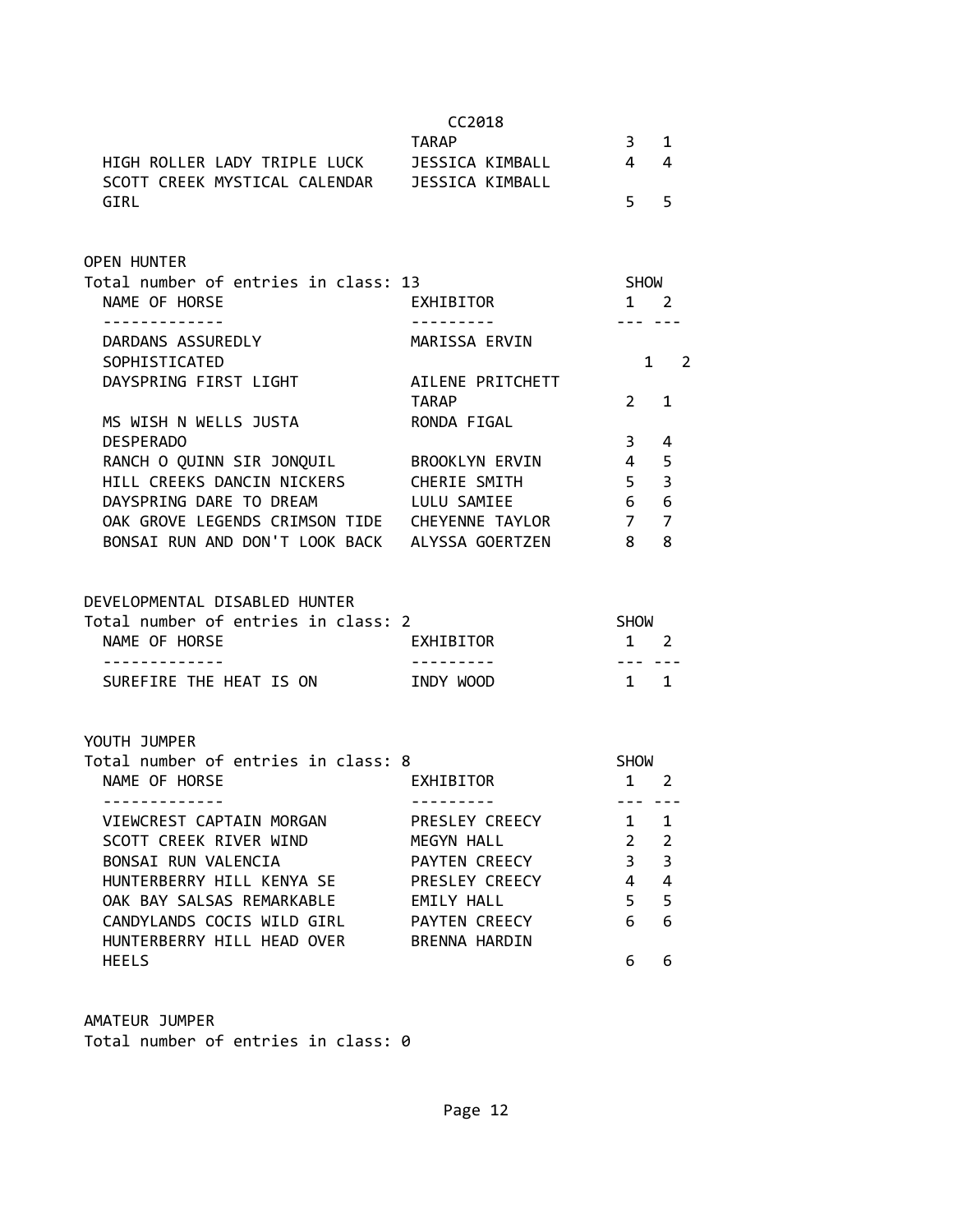| OPEN JUMPER<br>Total number of entries in class: 2<br>NAME OF HORSE               | EXHIBITOR                               | <b>SHOW</b><br>$1 \quad 2$ |                |
|-----------------------------------------------------------------------------------|-----------------------------------------|----------------------------|----------------|
| .<br>HUNTERBERRY HILL HEAD OVER BRENNA HARDIN<br><b>HEELS</b>                     |                                         | --- ---<br>$1 \quad 1$     |                |
| AMATEUR SHOWMANSHIP                                                               |                                         |                            |                |
| Total number of entries in class: 3<br>NAME OF HORSE                              | EXHIBITOR                               | SHOW<br>1 2                |                |
| . <u>- - - - - - - - - - -</u> -                                                  | . <b>.</b> .                            | --- ---                    |                |
| DAYSPRING FIRST LIGHT                                                             | AILENE PRITCHETT                        |                            |                |
|                                                                                   | TARAP                                   | $1 \quad 1$                |                |
| FARMYARD FROLIC ACE HI                                                            | JEAN HOWARD                             | $\overline{2}$             | 2              |
| SCOTT CREEK MYSTICAL CALENDAR JESSICA KIMBALL<br>GIRL                             |                                         | 3.                         | 3              |
|                                                                                   |                                         |                            |                |
| ADULT SPECIAL NEEDS SHOWMANSHIP                                                   |                                         |                            |                |
| Total number of entries in class: 1                                               |                                         | <b>SHOW</b>                |                |
| NAME OF HORSE                                                                     | EXHIBITOR                               | $1 \quad 2$                |                |
|                                                                                   |                                         |                            |                |
| . <u>.</u>                                                                        | . <u>.</u>                              | --- ---                    |                |
| SUREFIRE THE HEAT IS ON                                                           | INDY WOOD                               | $1 \quad 1$                |                |
| YOUTH SHOWMANSHIP 13 - 18<br>Total number of entries in class: 8<br>NAME OF HORSE | EXHIBITOR                               | SHOW<br>1 2                |                |
| HILL CREEKS DANCIN NICKERS<br>HUNTERBERRY HILL HEAD OVER                          | ALYSSA GOERTZEN<br><b>BRENNA HARDIN</b> | $1 \quad 1$                |                |
| <b>HEELS</b>                                                                      |                                         | $2^{\circ}$                | 2              |
| OAK BAY SALSAS SHARPER IMAGE OLIVIA TUCKER                                        |                                         | 3 <sup>7</sup>             | 4              |
| DAYSPRING DARE TO DREAM                                                           | LULU SAMIEE                             | 4                          | 3              |
| BONSAI RUN VALENCIA                                                               | PAYTEN CREECY                           | 5                          | 6              |
| CELEBRATIONS TENNESSEE SUNSET                                                     | ANGELICA LEDEZMA                        | 6                          | 5              |
| SCOTT CREEK INDIS REAL DEAL HAYLIE LAWSON                                         |                                         | $\overline{7}$             | 8              |
| LAZY RS SUPER STAR                                                                | HANNAH ARNDERFER                        | 8                          | $\overline{7}$ |
|                                                                                   |                                         |                            |                |
| YOUTH SHOWMANSHIP 8 - 12                                                          |                                         |                            |                |
| Total number of entries in class: 5<br>NAME OF HORSE                              | EXHIBITOR                               | <b>SHOW</b><br>$1 \quad 2$ |                |
| <u> - - - - - - - - - - - - -</u>                                                 | ----------                              | --- ---                    |                |
| VFM MAXIMUM REVENGE                                                               | BEN HANSEN                              | $1 \quad 3$                |                |
| RANCH O QUINN SIR JONQUIL BROOKLYN ERVIN<br>DARDANS ASSUREDLY                     | MARISSA ERVIN                           | $2 \quad 1$                | ---            |

## Page 13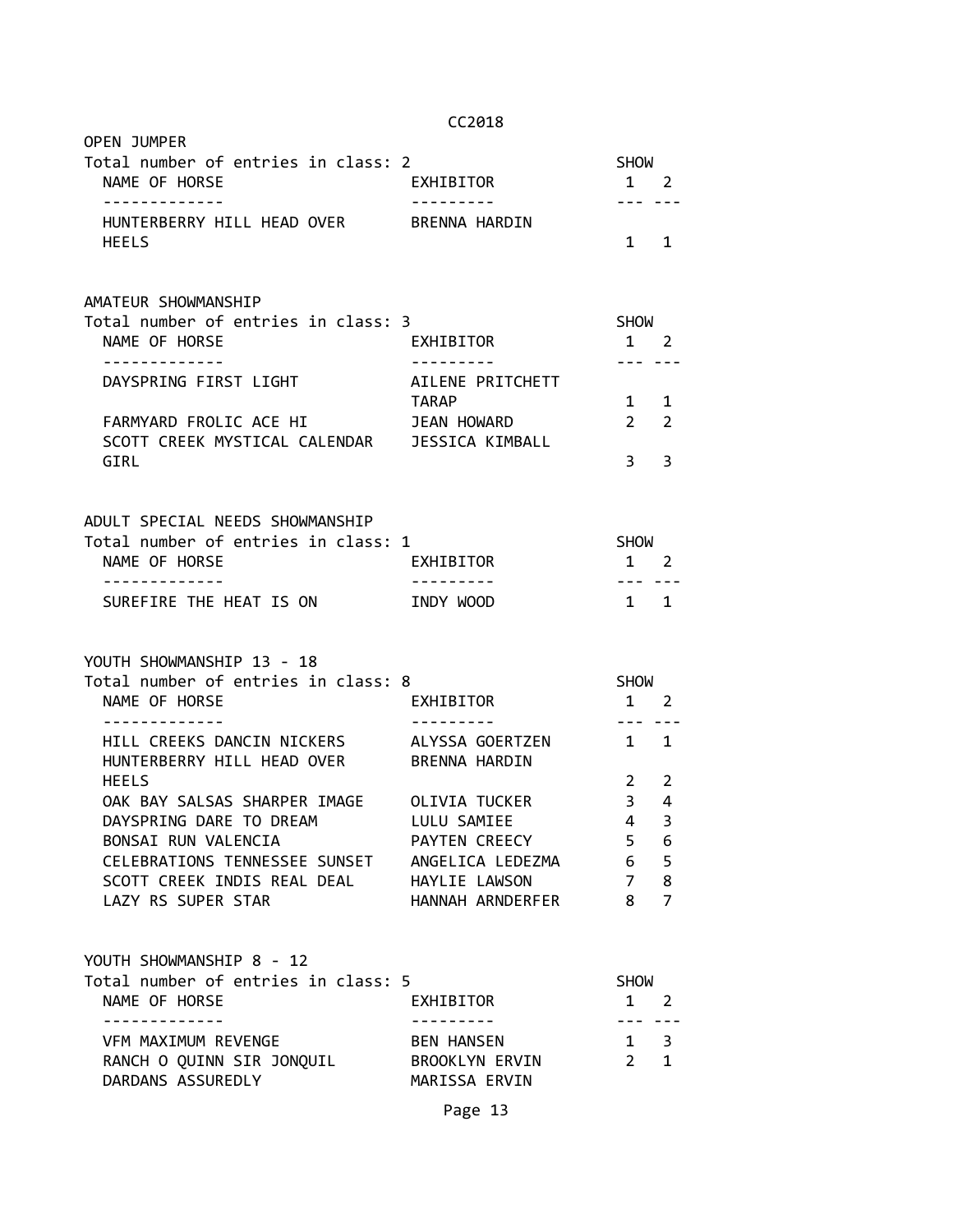|  |  | 2018 |  |  |
|--|--|------|--|--|
|--|--|------|--|--|

| SOPHISTICATED                       |                 |             |
|-------------------------------------|-----------------|-------------|
| VIEWCREST CAPTAIN MORGAN            | PRESLEY CREECY  | 4<br>4      |
| DAYSPRING SOLOMONS SONG             | KEIRA WARD      | 5<br>5      |
|                                     |                 |             |
| YOUTH SHOWMANSHIP 7 & UNDER         |                 |             |
| Total number of entries in class: 2 |                 | <b>SHOW</b> |
| NAME OF HORSE                       | EXHIBITOR       |             |
|                                     |                 |             |
| VINTAGE FARMS MADISON BEY           | ASPEN RUEGGER   |             |
| LAZY RS SUPER STAR                  | HAZEL CLEVENGER | 2           |

#### SOLID-COLOR STALLIONS AND GELDINGS

| Total number of entries in class: 7 |                   | <b>SHOW</b>   |    |
|-------------------------------------|-------------------|---------------|----|
| NAME OF HORSE                       | EXHIBITOR         |               |    |
|                                     |                   |               |    |
| THISTLE FIELDS MYSTICAL SPIRIT      | PATTY BUTTERFIELD |               | 3  |
| COMMOTIONS BLAZY ZEUS               | KATELYNN WILSON   | $\mathcal{P}$ | 4  |
| MS WISH N WELLS JUSTA               | AIMEE NICHOLSON   |               |    |
| <b>DESPERADO</b>                    |                   | З             | 6  |
| SCOTT CREEK INDI LOTTA DUDE         | RONDA FIGAL       | 4             | .5 |
| SCOTT CREEK JADED REBEL             | JEAN HOWARD       | 5             | 1  |
| SCOTT CREEK MONARCH                 | HEATHER KAHL      |               |    |
| NIGHTFLIGHT                         |                   |               |    |

## MULTI-COLOR STALLIONS AND GELDINGS

| Total number of entries in class: 13 |                    | <b>SHOW</b> |               |
|--------------------------------------|--------------------|-------------|---------------|
| NAME OF HORSE                        | EXHIBITOR          |             | $\mathcal{P}$ |
|                                      |                    |             |               |
| RVS MYSTIQUE MIRAGE                  | SANDY JOHNSON      | 1           | 1             |
| MS WISHNWELLS JUSTIN ECLIPSE         | ASPEN RUEGGER      | $2^{\circ}$ | 3             |
| THISTLE FIELDS KRYSTAL               | JANINE MCDONALD    |             |               |
| <b>KEEPSAKE</b>                      |                    | 3           | 7             |
| RHMF GEMINIS SPARKLIN KID            | CINDY SAUM         | 4           | 2             |
| STAR LAKES DYNAMIC DECEPTION         | LEONA ALCOCK       | 5           | 4             |
| TUCKS HIGH ROLLER                    | AMY CHRISTOPHERSON | 6           |               |
| HUNTERBERYY HILL JUSTA               | DIANE DORIGAN      |             |               |
| IMPRESSION                           |                    |             | 5             |
| SCOTT CREEK INDI CHROME WHEELS       | JOANNE ROSS        | 8           | 8             |
| ELEGANT ART TRU INSPIRATO            | HEATHER KAHL       |             | 6             |
|                                      |                    |             |               |

## AMATEUR OWNED TRAINED EXHIBITED STALLIONS

| Total number of entries in class: 6 |                  | SHOW        |
|-------------------------------------|------------------|-------------|
| NAME OF HORSE                       | <b>FXHTRTTOR</b> | $1 \quad 2$ |
|                                     |                  |             |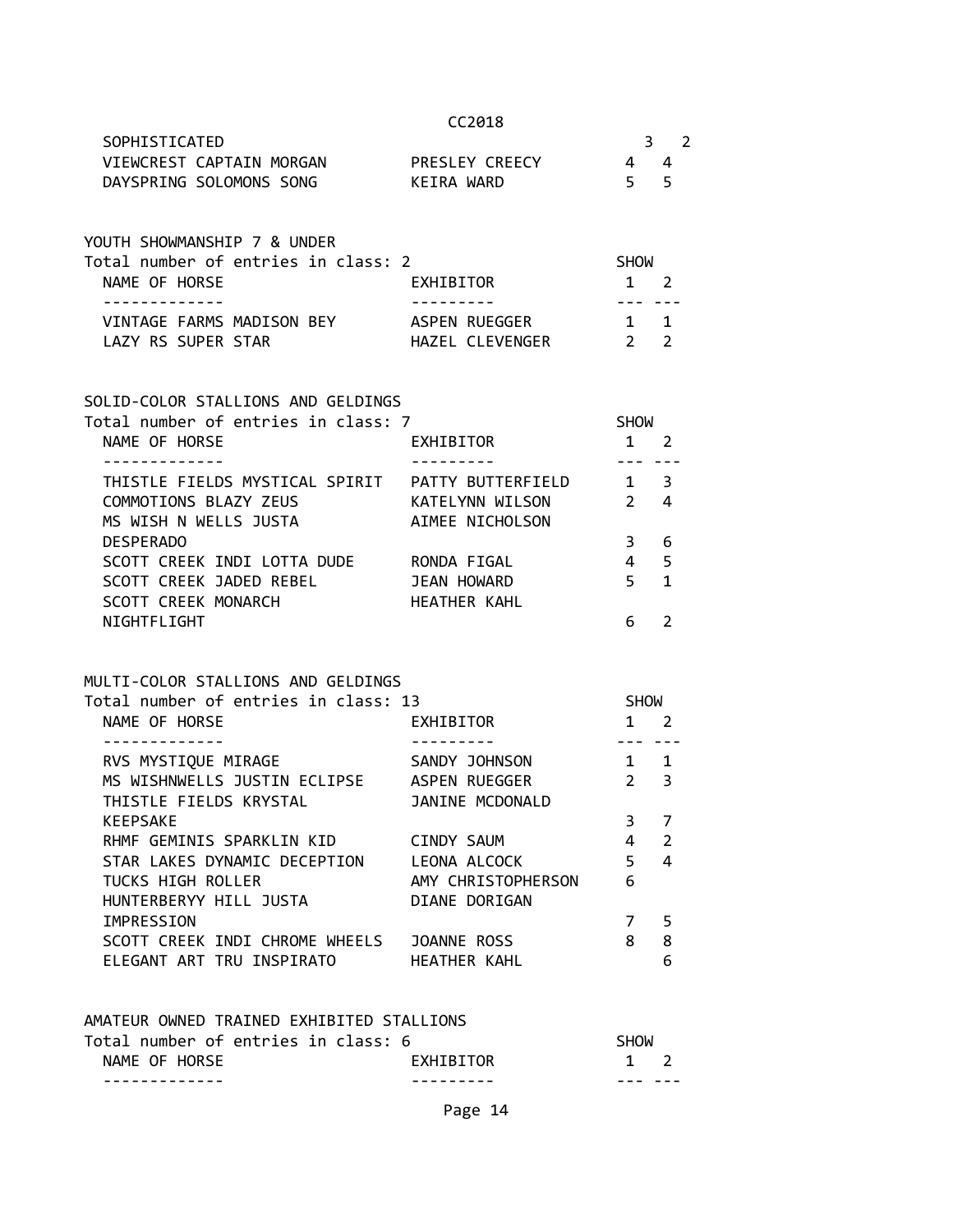| LE SALSAS TECATE<br>SCOTT CREEK MONARCH | CC2018<br>JESSIE SKERJANEC<br><b>HEATHER KAHL</b> |   |   |
|-----------------------------------------|---------------------------------------------------|---|---|
| NIGHTFLIGHT                             |                                                   |   |   |
| DNJ TRU CONDUCTOR                       | JAMIE BETHANY                                     | 3 | 4 |
| SCOTT CREEK INDI CAST N CHROME          | JOANNE ROSS                                       | 4 |   |
| DUSTY ROSE SOMETHING TO TALK            | BARBARA KAHL                                      |   |   |
| <b>ABOUT</b>                            |                                                   | 5 | 6 |
| THISTLE FIELDS KRYSTAL                  | JANINE MCDONALD                                   |   |   |
| <b>KEEPSAKE</b>                         |                                                   | ĥ |   |

| AMATEUR STALLIONS                   |                    |                |               |   |
|-------------------------------------|--------------------|----------------|---------------|---|
| Total number of entries in class: 8 |                    | <b>SHOW</b>    |               |   |
| NAME OF HORSE                       | EXHIBITOR          |                | 2             |   |
|                                     |                    |                |               |   |
| TUCKS HIGH ROLLER                   | AMY CHRISTOPHERSON | $\mathbf{1}$   | 4             |   |
| SCOTT CREEK MONARCH                 | HEATHER KAHL       |                |               |   |
| NIGHTFLIGHT                         |                    | $\mathcal{P}$  | 1             |   |
| LE SALSAS TECATE                    | JESSIE SKERJANEC   | $\overline{3}$ | $\mathcal{P}$ | 6 |
| SCOTT CREEK INDIS NIGHTLIFE         | JOANNE ROSS        | 4              | 7             |   |
| DVM PASOS OSTENTATIOIUS ME          | BARBARA KAHL       | 5              | 3             |   |
| DNJ TRU CONDUCTOR                   | JAMIE BETHANY      | 6              | 5             |   |
| SCOTT CREEK INDI LOTTA DUDE         | RONDA FIGAL        | 7              | 8             |   |
| THISTLE FIELDS KRYSTAL              | JANINE MCDONALD    |                |               |   |
| KEEPSAKE                            |                    | 8              |               |   |

## GRAND CHAMPION & RESERVE AMATEUR STALLION

|                     |   | <b>SHOW</b> |  |
|---------------------|---|-------------|--|
| NAME OF HORSE       |   | $1 \quad 2$ |  |
|                     |   |             |  |
| LE SALSAS TECATE    |   | G R         |  |
| SCOTT CREEK MONARCH |   |             |  |
| NIGHTFLIGHT         | R | G           |  |
| TUCKS HIGH ROLLER   |   |             |  |

## AMATEUR STOCK-TYPE STALLION

| Total number of entries in class: 1 |                  | SHOW        |  |
|-------------------------------------|------------------|-------------|--|
| NAME OF HORSE                       | EXHIBITOR        | $1 \quad 2$ |  |
|                                     |                  |             |  |
| MARYSTOWN MCDREAMY                  | AILENE PRITCHETT |             |  |
|                                     | TARAP            | $1 \quad 1$ |  |

| AMATEUR OWNED TRAINED EXHIBITED GELDINGS |             |  |
|------------------------------------------|-------------|--|
| Total number of entries in class: 4      | <b>SHOW</b> |  |
| NAME OF HORSE<br>EXHIBITOR               | $1 \quad 2$ |  |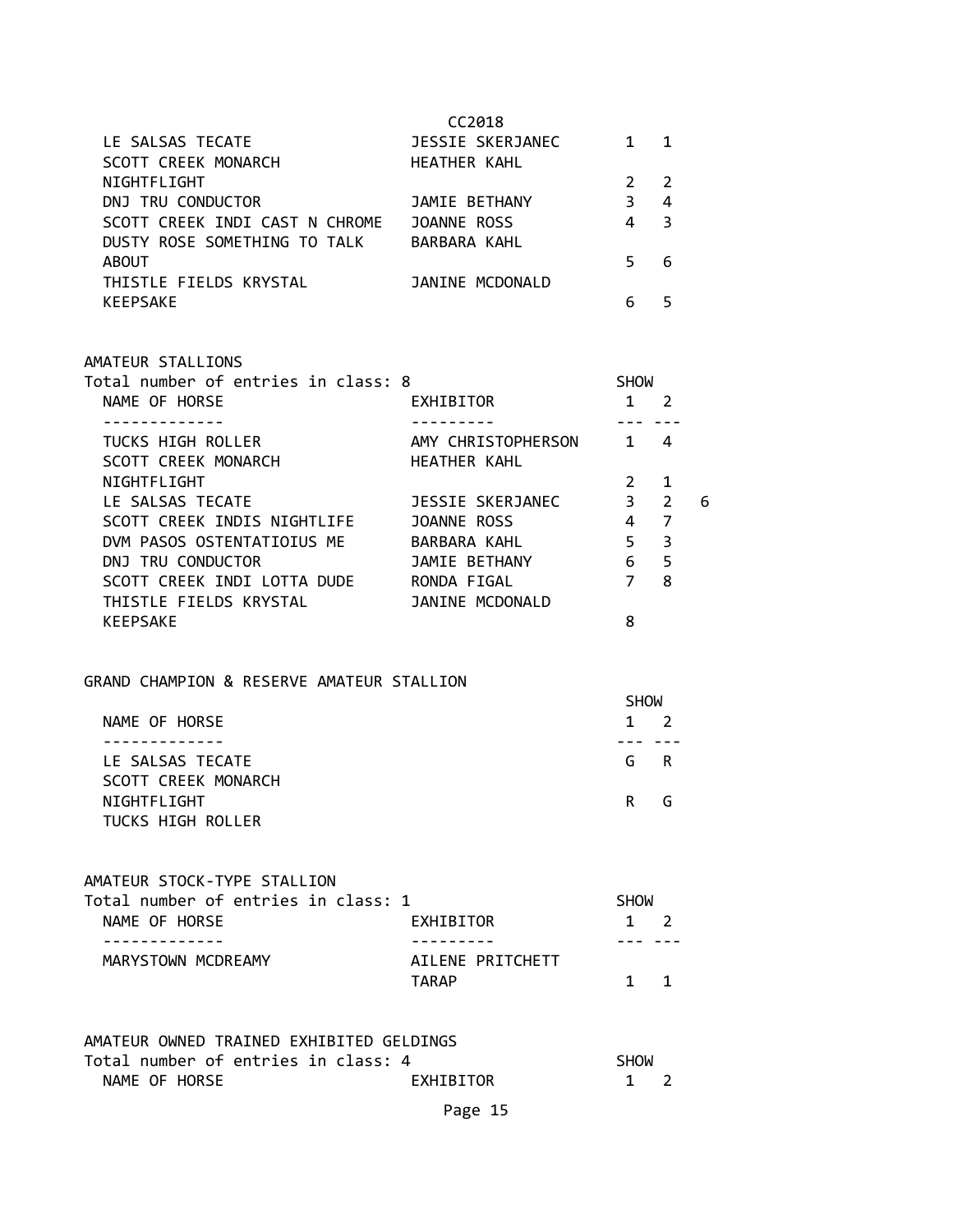| DUSTY ROSES DANCIN WITH THE    | BARBARA KAHL      |                |
|--------------------------------|-------------------|----------------|
| <b>DUKE</b>                    |                   | $1 \quad 1$    |
| HUNTERBERYY HILL JUSTA         | DIANE DORIGAN     |                |
| IMPRESSION                     |                   | 2 <sub>2</sub> |
| RHMF GEMINIS SPARKLIN KID      | CINDY SAUM        | - 3            |
| THISTLE FIELDS MYSTICAL SPIRIT | PATTY BUTTERFIELD |                |

#### AMATEUR GELDING

| Total number of entries in class: 7 |                   | <b>SHOW</b> |               |
|-------------------------------------|-------------------|-------------|---------------|
| NAME OF HORSE                       | EXHIBITOR         |             |               |
|                                     |                   |             |               |
| HUNTERBERYY HILL JUSTA              | DIANE DORIGAN     |             |               |
| IMPRESSION                          |                   |             |               |
| DUSTY ROSES DANCIN WITH THE         | BARBARA KAHL      |             |               |
| <b>DUKE</b>                         |                   |             | $\mathcal{P}$ |
| SCOTT CREEK JADED REBEL             | JEAN HOWARD       | 3           | 5             |
| SCOTT CREEK MONARCH TANGOLERO       | JEAN HOWARD       | 4           | 3             |
| RHMF GEMINIS SPARKLIN KID           | CINDY SAUM        | 5           | 6             |
| BONSAI RUN AND DON'T LOOK BACK      | SHARON DICKENS    | 6           | 7             |
| THISTLE FIELDS MYSTICAL SPIRIT      | PATTY BUTTERFIELD |             | 4             |

#### GRAND CHAMPION & RESERVE AMATEUR GELDING

|                             |   | <b>SHOW</b> |  |
|-----------------------------|---|-------------|--|
| NAME OF HORSE               | 1 |             |  |
|                             |   |             |  |
| HUNTERBERYY HILL JUSTA      |   |             |  |
| IMPRESSION                  | G | G           |  |
| DUSTY ROSES DANCIN WITH THE |   |             |  |
| <b>DUKE</b>                 | R | R           |  |

## AMATEUR STOCK-TYPE GELDING

| Total number of entries in class: 3 |              | <b>SHOW</b> |             |
|-------------------------------------|--------------|-------------|-------------|
| NAME OF HORSE                       | EXHIBITOR    |             | $1 \quad 2$ |
|                                     |              |             |             |
| FARMYARD FROLIC ACE HI              | JEAN HOWARD  |             | $1 \quad 1$ |
| MS WISH N WELLS JUSTA               | MEGHAN FIGAL |             |             |
| <b>DESPERADO</b>                    |              |             |             |

### GRAND CHAMPION & RESERVE AMATEUR STOCK-TYPE HALTER

|                            | <b>SHOW</b> |  |  |
|----------------------------|-------------|--|--|
| NAME OF HORSE              | $1 \quad 2$ |  |  |
|                            |             |  |  |
| RHMF GEMINIS TWINKLIN STAR | G G         |  |  |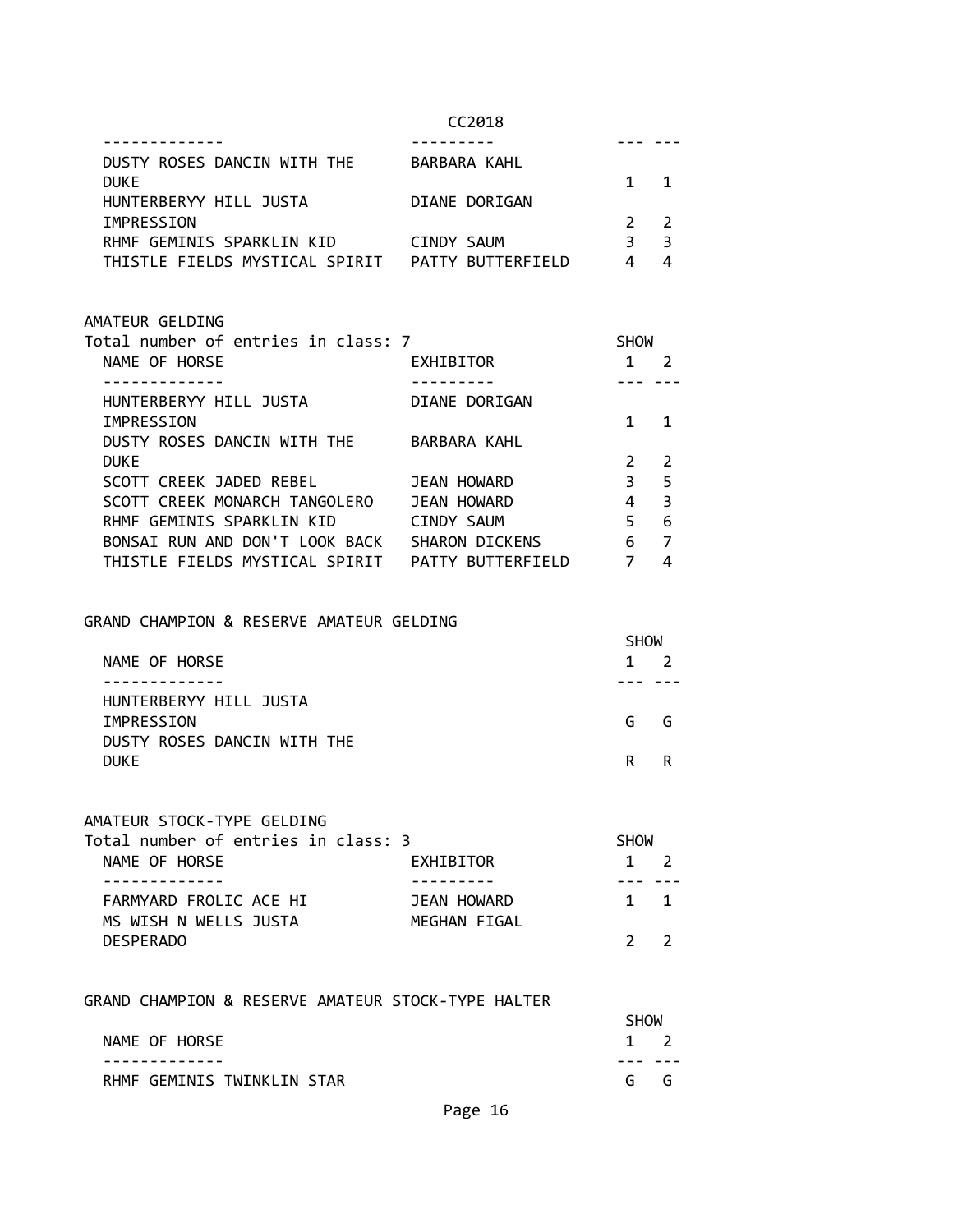MARYSTOWN MCDREAMY **RADIO RADIO RADIO RADIO RADIO RADIO RADIO RADIO RADIO RADIO RADIO RADIO RADIO RADIO RADIO R** FARMYARD FROLIC ACE HI

| SENIOR GELDINGS 34" & UNDER         |                   |             |               |
|-------------------------------------|-------------------|-------------|---------------|
| Total number of entries in class: 6 |                   | <b>SHOW</b> |               |
| NAME OF HORSE                       | EXHIBITOR         |             |               |
|                                     |                   |             |               |
| SCOTT CREEK MONARCH TANGOLERO       | JEAN HOWARD       |             | 3             |
| HUNTERBERYY HILL JUSTA              | DIANE DORIGAN     |             |               |
| IMPRESSION                          |                   |             |               |
| RHMF GEMINIS SPARKLIN KID           | CINDY SAUM        | З           | $\mathcal{L}$ |
| BONSAI RUN AND DON'T LOOK BACK      | CHERIE SMITH      | 4           | 4             |
| THISTLE FIELDS MYSTICAL SPIRIT      | PATTY BUTTERFIELD |             | 5             |

GRAND CHAMPION & RESERVE SENIOR GELDING

|                               | <b>SHOW</b> |
|-------------------------------|-------------|
| NAME OF HORSE                 | $1 \quad$   |
|                               |             |
| SCOTT CREEK MONARCH TANGOLERO | G           |
| HUNTERBERYY HILL JUSTA        |             |
| IMPRESSION                    | R<br>۰٦.    |
| RHMF GEMINIS SPARKLIN KID     |             |

STOCK-TYPE GELDINGS

| Total number of entries in class: 5 |                      | <b>SHOW</b> |                         |  |
|-------------------------------------|----------------------|-------------|-------------------------|--|
| NAME OF HORSE                       | EXHIBITOR            |             |                         |  |
|                                     |                      |             |                         |  |
| RVS MYSTIQUE MIRAGE                 | SANDY JOHNSON        |             |                         |  |
| HUNTERBERRY HILL HEAD OVER          | <b>BRENNA HARDIN</b> |             |                         |  |
| <b>HEELS</b>                        |                      |             | $\mathcal{L}$           |  |
| FARMYARD FROLIC ACE HI              | JEAN HOWARD          | 3           | $\overline{\mathbf{3}}$ |  |
| COMMOTIONS BLAZY ZEUS               | KATELYNN WILSON      |             | 4                       |  |
| MS WISH N WELLS JUSTA               | MEGHAN FIGAL         |             |                         |  |
| <b>DESPERADO</b>                    |                      |             |                         |  |

| JUNIOR GELDINGS                     |                |             |             |
|-------------------------------------|----------------|-------------|-------------|
| Total number of entries in class: 2 |                | <b>SHOW</b> |             |
| NAME OF HORSE                       | EXHIBITOR      |             |             |
|                                     |                |             |             |
| HUNTERBERRY HILL IMPRESSIVE         | BROOKLYN ERVIN |             |             |
| INTRIGUE                            |                |             | $1 \quad 1$ |
| SCOTT CREEK JADED REBEL             | JEAN HOWARD    |             |             |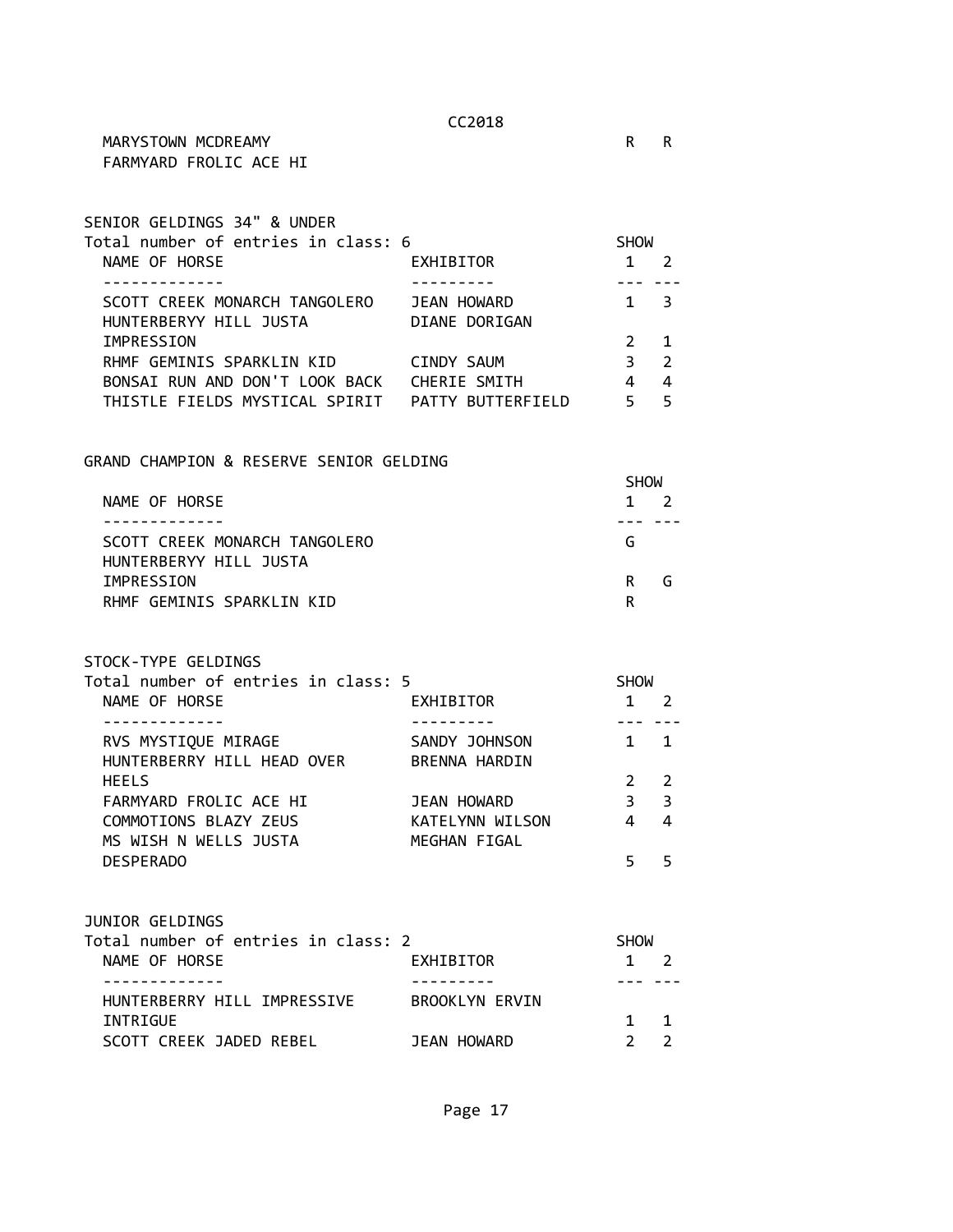| GRAND CHAMPION & RESERVE JUNIOR GELDING |              |     |
|-----------------------------------------|--------------|-----|
|                                         | <b>SHOW</b>  |     |
| NAME OF HORSE                           | $\mathbf{1}$ |     |
|                                         |              |     |
| HUNTERBERRY HILL IMPRESSIVE             |              |     |
| INTRIGUE                                | G            | - G |
| SCOTT CREEK JADED REBEL                 | R            | R   |
|                                         |              |     |

| YOUTH 13-18 EXHIBITING GELDING      |                   |             |                |
|-------------------------------------|-------------------|-------------|----------------|
| Total number of entries in class: 4 |                   | <b>SHOW</b> |                |
| NAME OF HORSE                       | EXHIBITOR         |             | $1 \quad 2$    |
|                                     |                   |             |                |
| SCOTT CREEK MONARCH TANGOLERO       | BRENNA HARDIN     |             | $1 \quad 1$    |
| THISTLE FIELDS MYSTICAL SPIRIT      | PATTY BUTTERFIELD |             | 2 <sup>3</sup> |
| CELEBRATIONS TENNESSEE SUNSET       | ANGELICA LEDEZMA  |             |                |

| Total number of entries in class: 5 |                       | <b>SHOW</b> |                         |  |
|-------------------------------------|-----------------------|-------------|-------------------------|--|
| NAME OF HORSE                       | <b>EXHIBITOR</b>      |             |                         |  |
|                                     |                       |             |                         |  |
| RANCH O QUINN SIR JONQUIL           | <b>BROOKLYN ERVIN</b> | $1 \quad 1$ |                         |  |
| <b>VFM MAXIMUM REVENGE</b>          | <b>BEN HANSEN</b>     | $2 \quad 2$ |                         |  |
| SCOTT CREEK RIVER WIND              | MEGYN HALL            |             | 4                       |  |
| VIEWCREST CAPTAIN MORGAN            | PRESLEY CREECY        | 4           | $\overline{\mathbf{3}}$ |  |
| OAK BAY SALSAS REMARKABLE           | <b>EMILY HALL</b>     |             | -5                      |  |
|                                     |                       |             |                         |  |

| YOUTH 7 & UNDER EXHIBITING GELDING |
|------------------------------------|
|------------------------------------|

| Total number of entries in class: 2           |               | <b>SHOW</b>  |  |
|-----------------------------------------------|---------------|--------------|--|
| NAME OF HORSE                                 | EXHIBITOR     | $1 \quad 2$  |  |
|                                               |               |              |  |
| MS WISHNWELLS JUSTIN ECLIPSE                  | ASPEN RUEGGER | 1 1          |  |
| THISTLE FIELDS MYSTICAL SPIRIT SOPHIE SECHLER |               | $2^{\prime}$ |  |

YOUTH STOCK-TYPE GELDING

| Total number of entries in class: 5 |                      | <b>SHOW</b>   |                         |  |
|-------------------------------------|----------------------|---------------|-------------------------|--|
| NAME OF HORSE                       | EXHIBITOR            |               |                         |  |
|                                     |                      |               |                         |  |
| HUNTERBERRY HILL HEAD OVER          | <b>BRENNA HARDIN</b> |               |                         |  |
| <b>HEELS</b>                        |                      |               |                         |  |
| OAK BAY SALSAS SHARPER IMAGE        | OLIVIA TUCKER        | $\mathcal{P}$ | 4                       |  |
| COMMOTIONS BLAZY ZEUS               | KATELYNN WILSON      | З             | $\overline{\mathbf{3}}$ |  |
| HILL CREEKS DANCIN NICKERS          | ALYSSA GOERTZEN      |               | $\mathcal{P}$           |  |
| MS WISH N WELLS JUSTA               | AIMEE NICHOLSON      |               |                         |  |
| <b>DESPERADO</b>                    |                      |               |                         |  |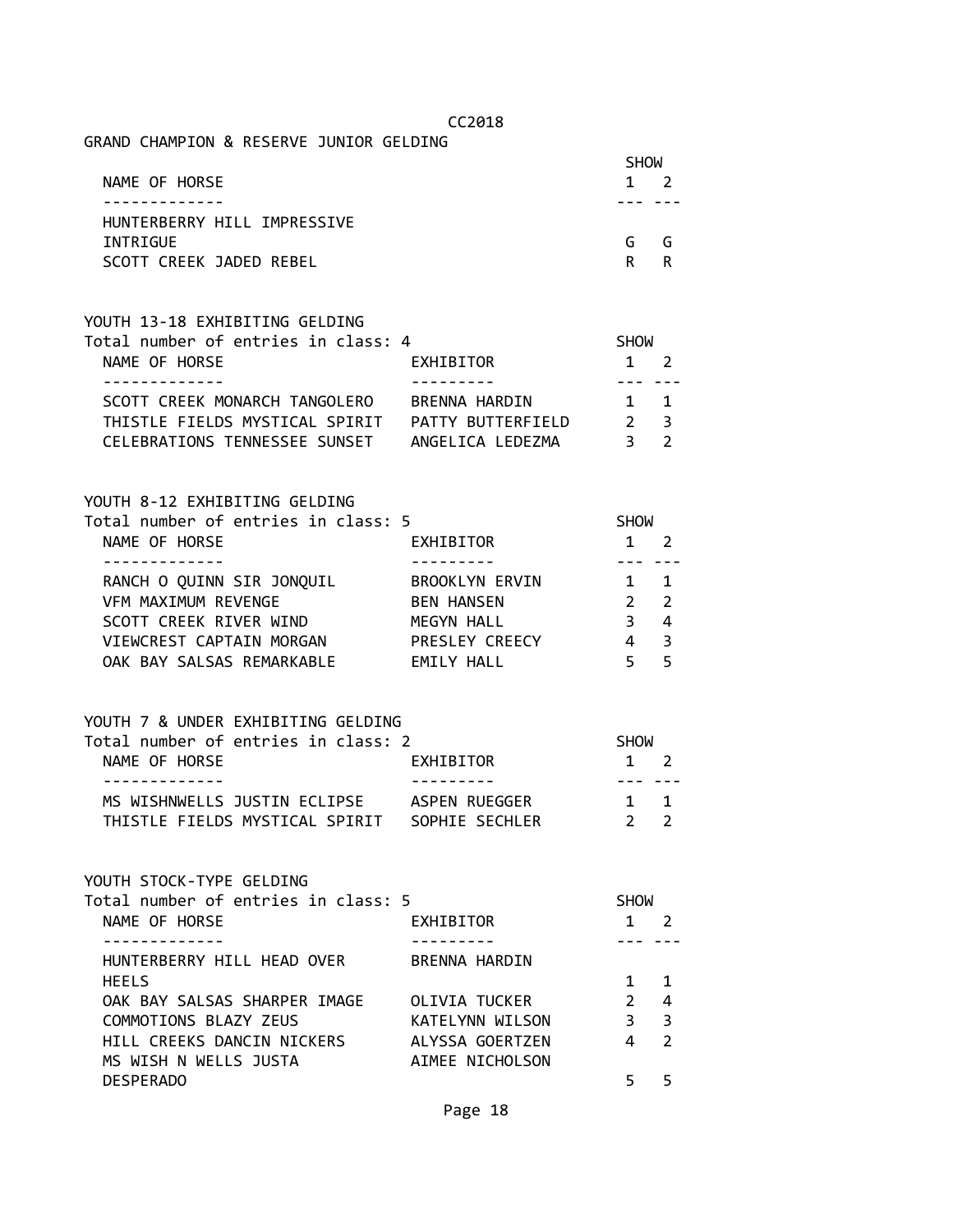AMATEUR SINGLE PLEASURE DRIVING Total number of entries in class: 0 YOUTH SINGLE PLEASURE DRIVING Total number of entries in class: 1 SHOW NAME OF HORSE **EXHIBITOR** 2 ------------- --------- --- --- WESTWIND FARMS AMAZING OLIVIA TUCKER SIGNATURE 1 1 LADIES SINGLE PLEASURE DRIVING Total number of entries in class: 0 GENTLEMENS SINGLE PLEASURE DRIVING Total number of entries in class: 0 COUNTRY PLEASURE DRIVING GELDINGS Total number of entries in class: 2 SHOW NAME OF HORSE THE RESERVE EXHIBITOR THAT A 2 ------------- --------- --- --- HILL CREEKS DANCIN NICKERS CHERIE SMITH 1 1 RANCH O QUINN SIR JONQUIL BROOKLYN ERVIN 2 2 LADIES COUNTRY PLEASURE DRIVING Total number of entries in class: 2 SHOW NAME OF HORSE **EXHIBITOR** 1 2 ------------- --------- --- --- HILL CREEKS DANCIN NICKERS CHERIE SMITH 1 1 OAK BAY ROBBIN THE BANK WITH JESSIE SKERJANIC JOSIE 2 2 GENTLEMENS COUNTRY PLEASURE DRIVING Total number of entries in class: 2 SHOW NAME OF HORSE **EXHIBITOR** 1 2 ------------- --------- --- --- SCOTT CREEK INDI CHROME WHEELS DENNIS JACKSON 1 1 COUNTRY PLEASURE DRIVING MARES

Total number of entries in class: 3 SHOW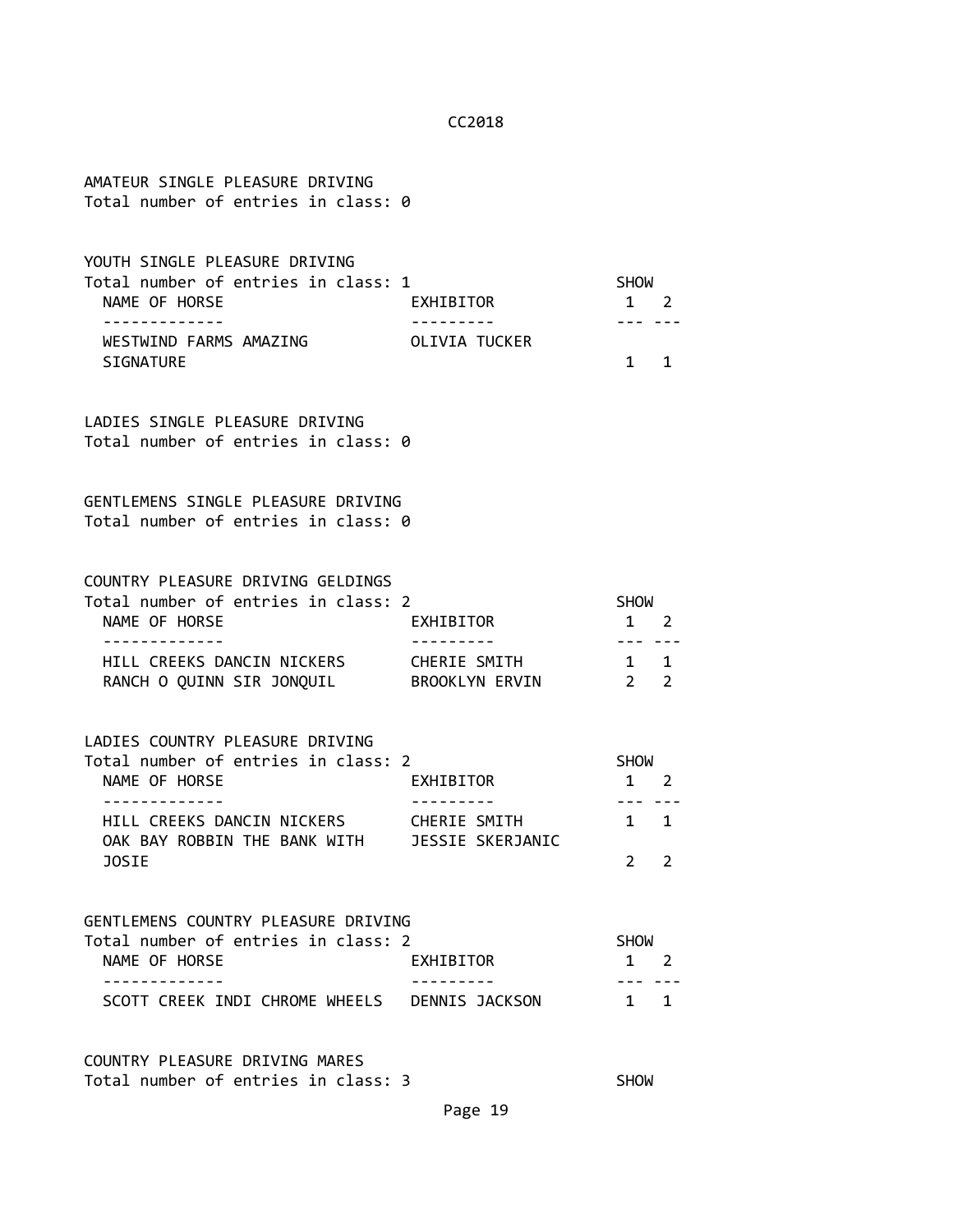| NAME OF HORSE                                                                              | CC2018<br>EXHIBITOR | 1 2                           |                  |
|--------------------------------------------------------------------------------------------|---------------------|-------------------------------|------------------|
| DARDANS ASSUREDLY                                                                          | MARISSA ERVIN       |                               | --- ---          |
| SOPHISTICATED                                                                              |                     |                               | 1 1              |
| VINTAGE FARMS DANCING ON AIR KATIE HANSEN<br>OAK BAY ROBBIN THE BANK WITH JESSIE SKERJANIC |                     |                               | $2 \quad 3$      |
| <b>JOSIE</b>                                                                               |                     |                               | 3 <sub>2</sub>   |
| CLASSIC PLEASURE DRIVING GELDINGS                                                          |                     |                               |                  |
| Total number of entries in class: 3<br>NAME OF HORSE                                       | EXHIBITOR           | SHOW<br>$1 \quad 2$           |                  |
| -------------                                                                              | ---------           | . . <b>.</b>                  |                  |
| BONSAI RUN AND DON'T LOOK BACK CHERIE SMITH                                                |                     | $1 \quad 1$                   |                  |
| FARMYARD FROLIC ACE HI KATHY HOWARD                                                        |                     | $2 \quad 2$                   |                  |
| DAYSPRING DARE TO DREAM                                                                    | LULU SAMIEE         | 3 <sup>3</sup>                |                  |
| LADIES CLASSIC PLEASURE DRIVING                                                            |                     |                               |                  |
| Total number of entries in class: 6                                                        |                     | SHOW                          |                  |
| NAME OF HORSE                                                                              | <b>EXHIBITOR</b>    | $1 \quad 2$                   |                  |
| -------------<br>RHMF GEMINIS SHIMMERING BLACK RONDA FIGAL                                 | . <u>.</u>          | --- ---                       |                  |
| <b>ONYX</b>                                                                                |                     |                               | $1 \quad 4$      |
| KINGSMAGIC LADY HAWK                                                                       | CAROL ELVIN         |                               | $2 \quad 2$      |
| MARYSTOWN MCDREAMY                                                                         | AILENE PRITCHETT    |                               |                  |
|                                                                                            | TARAP               | $3 \quad 1$                   |                  |
| BONSAI RUN AND DON'T LOOK BACK CHERIE SMITH<br>FARMYARD FROLIC ACE HI KATHY HOWARD         |                     | $4 \quad 3$<br>5 <sub>5</sub> |                  |
| HIGH ROLLER LADY TRIPLE LUCK JESSICA KIMBALL 6 6                                           |                     |                               |                  |
|                                                                                            |                     |                               |                  |
| GENTLEMENS CLASSIC PLEASURE DRIVING                                                        |                     |                               |                  |
| Total number of entries in class: 4<br>NAME OF HORSE                                       | EXHIBITOR           | <b>SHOW</b>                   | 1 2              |
| . <u>_ _ _ _ _ _ _ _ _ _ _</u> _                                                           | ---------           |                               | --- ---          |
| MARYSTOWN MCDREAMY                                                                         | PAUL TARAP          |                               | $1 \quad 1$      |
| FARMYARD FROLIC ACE HI                                                                     | DON CARTER          |                               | $2 \quad 2$      |
| RHMF GEMINIS SHIMMERING BLACK DANIEL FIGAL                                                 |                     |                               |                  |
| <b>ONYX</b>                                                                                |                     | $\mathbf{3}$                  | 3                |
| CLASSIC PLEASURE DRIVING MARES                                                             |                     |                               |                  |
| Total number of entries in class: 3                                                        |                     | <b>SHOW</b>                   |                  |
| NAME OF HORSE                                                                              | EXHIBITOR           | 1 2                           |                  |
| KINGSMAGIC LADY HAWK                                                                       | CAROL ELVIN         |                               | $1 \quad 1$      |
| HIGH ROLLER LADY TRIPLE LUCK JESSICA KIMBALL                                               |                     |                               | $2 \overline{3}$ |
|                                                                                            |                     |                               |                  |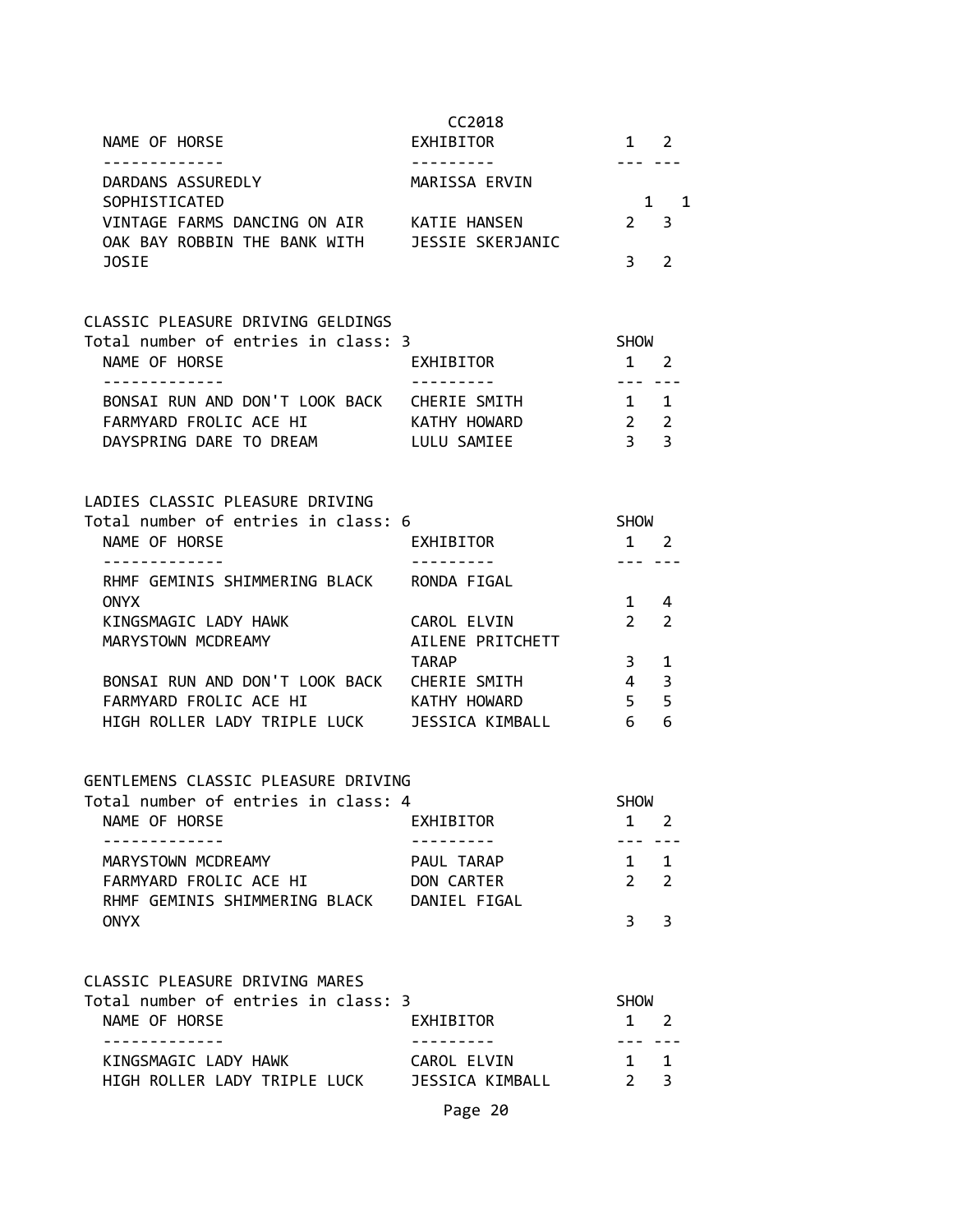| LAZY RS SUPER STAR                                                      | CC2018<br>BAMBI ROYLANCE      | $\frac{3}{2}$                                                                                                                                                                                                                  |             |
|-------------------------------------------------------------------------|-------------------------------|--------------------------------------------------------------------------------------------------------------------------------------------------------------------------------------------------------------------------------|-------------|
| SENIOR STALLIONS 32" & UNDER<br>Total number of entries in class: 0     |                               |                                                                                                                                                                                                                                |             |
| SENIOR STALLIONS OVER 32" TO 34"                                        |                               |                                                                                                                                                                                                                                |             |
| Total number of entries in class: 2<br>NAME OF HORSE                    | EXHIBITOR                     | <b>SHOW</b><br>1 2                                                                                                                                                                                                             |             |
| SCOTT CREEK MONARCH                                                     | HEATHER KAHL                  | $- - - - - - - -$                                                                                                                                                                                                              |             |
| NIGHTFLIGHT<br>TUCKS HIGH ROLLER                                        | AMY CHRISTOPHERSON 2 2        | 1 1                                                                                                                                                                                                                            |             |
| GRAND CHAMPION & RESERVE SENIOR STALLION                                |                               |                                                                                                                                                                                                                                |             |
| NAME OF HORSE                                                           |                               | <b>SHOW</b>                                                                                                                                                                                                                    | $1 \quad 2$ |
| -------------                                                           |                               | --- ---                                                                                                                                                                                                                        |             |
| SCOTT CREEK MONARCH                                                     |                               |                                                                                                                                                                                                                                |             |
| NIGHTFLIGHT                                                             |                               |                                                                                                                                                                                                                                | G G         |
| <b>TUCKS HIGH ROLLER</b>                                                |                               | R and the set of the set of the set of the set of the set of the set of the set of the set of the set of the set of the set of the set of the set of the set of the set of the set of the set of the set of the set of the set | R.          |
| STOCK-TYPE STALLIONS                                                    |                               |                                                                                                                                                                                                                                |             |
| Total number of entries in class: 1<br>NAME OF HORSE                    | EXHIBITOR                     | SHOW                                                                                                                                                                                                                           | $1 \quad 2$ |
| . <u>.</u><br>MARYSTOWN MCDREAMY                                        | ---------<br>AILENE PRITCHETT | $- - - - - - - -$                                                                                                                                                                                                              |             |
|                                                                         | <b>TARAP</b>                  | $1 \quad 1$                                                                                                                                                                                                                    |             |
| GRAND CHAMPION & RESERVE STOCK-TYPE HALTER                              |                               |                                                                                                                                                                                                                                |             |
|                                                                         |                               | <b>SHOW</b>                                                                                                                                                                                                                    |             |
| NAME OF HORSE                                                           |                               |                                                                                                                                                                                                                                | $1 \quad 2$ |
| .<br>RHMF GEMINIS TWINKLIN STAR                                         |                               | --- ---                                                                                                                                                                                                                        | $G$ $G$     |
| RVS MYSTIQUE MIRAGE                                                     |                               | R.                                                                                                                                                                                                                             |             |
| MARYSTOWN MCDREAMY                                                      |                               | R                                                                                                                                                                                                                              |             |
| TWO YEAR OLD STALLIONS 33" & UNDER                                      |                               |                                                                                                                                                                                                                                |             |
| Total number of entries in class: 5                                     |                               | <b>SHOW</b>                                                                                                                                                                                                                    |             |
| NAME OF HORSE<br>-----------                                            | EXHIBITOR                     |                                                                                                                                                                                                                                | 1 2         |
| DVM PASOS OSTENTATIOIUS ME<br>DUSTY ROSE SOMETHING TO TALK BARBARA KAHL | BARBARA KAHL                  |                                                                                                                                                                                                                                | 1 3         |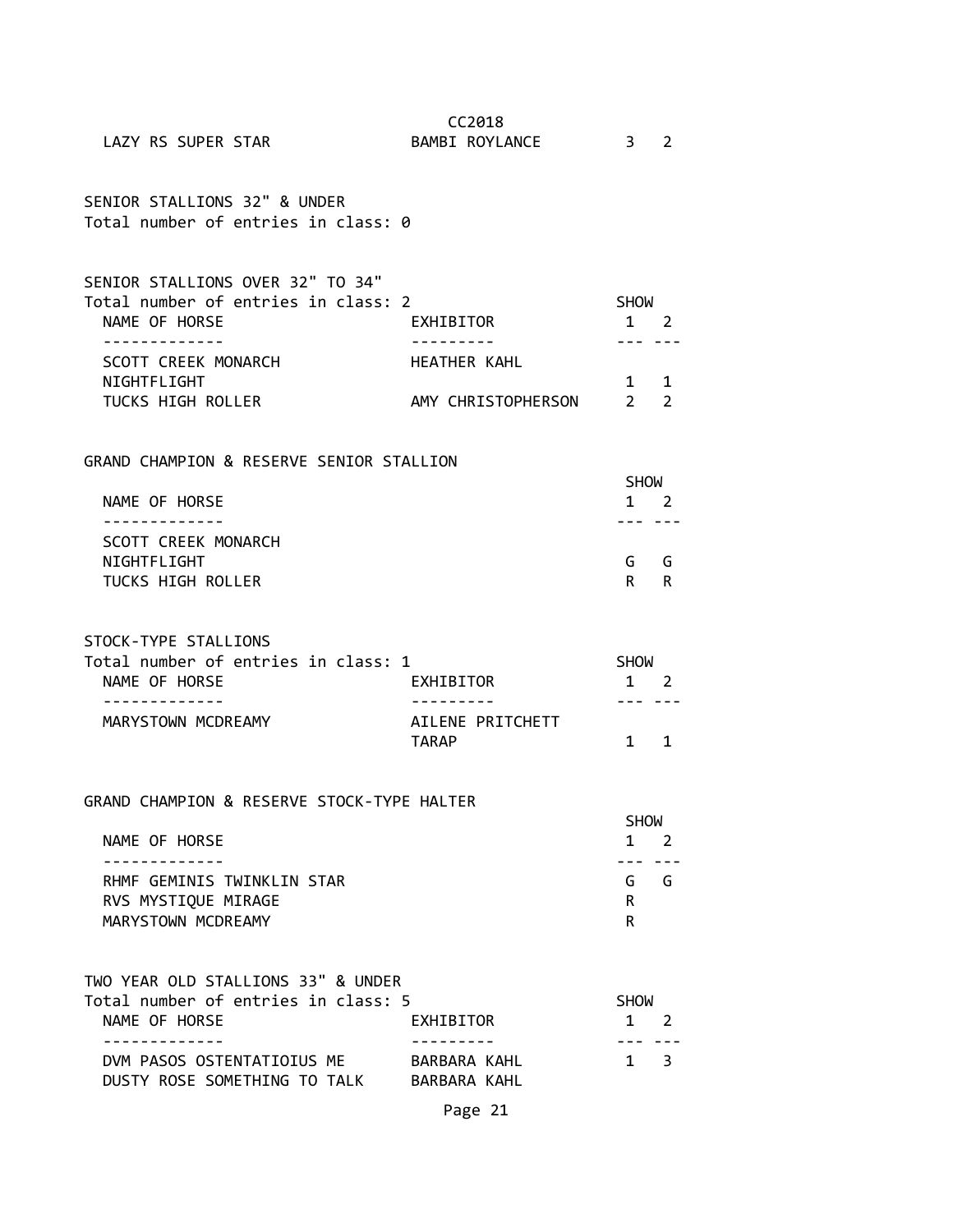| <b>ABOUT</b>              |                 |    |    |
|---------------------------|-----------------|----|----|
| ELEGANT ART TRU INSPIRATO | HEATHER KAHL    |    | 31 |
| DNJ TRU CONDUCTOR         | JAMIE BETHANY   |    | 45 |
| THISTLE FIELDS KRYSTAL    | JANINE MCDONALD |    |    |
| KEEPSAKE                  |                 | 5. |    |

## WEANLING AND YEARLING STALLIONS Total number of entries in class: 2 SHOW NAME OF HORSE **EXHIBITOR** 1 2 ------------- --------- --- --- LE SALSAS TECATE JESSIE SKERJANEC 1 1 SCOTT CREEK INDI LOTTA DUDE RONDA FIGAL

#### GRAND CHAMPION & RESERVE JUNIOR STALLION

|                             | <b>SHOW</b>    |  |
|-----------------------------|----------------|--|
| NAME OF HORSE               | $\overline{1}$ |  |
|                             |                |  |
| LE SALSAS TECATE            | G<br>R         |  |
| SCOTT CREEK INDI LOTTA DUDE | R              |  |
| DVM PASOS OSTENTATIOIUS ME  |                |  |
| ELEGANT ART TRU INSPIRATO   |                |  |

#### OVERALL AMATEUR HALTER CHAMPION Total number of entries in class: 0

#### SUPREME HALTER HORSE

|                             | <b>SHOW</b> |
|-----------------------------|-------------|
| NAME OF HORSE               | 2           |
|                             |             |
| SCOTT CREEK MONARCH         |             |
| NIGHTFLIGHT                 | ς.<br>ς     |
| LE SALSAS TECATE            |             |
| HUNTERBERRY HILL IMPRESSIVE |             |
| <b>GLAMOUR</b>              |             |
|                             |             |

#### GRAND CHAMPION & RESERVE ROADSTER

|                            | <b>SHOW</b> |             |
|----------------------------|-------------|-------------|
| NAME OF HORSE              |             | $1 \quad 2$ |
|                            |             |             |
| HILL CREEKS DANCIN NICKERS | G G         |             |
| FARMYARD FROLIC ACE HI     | R R         |             |